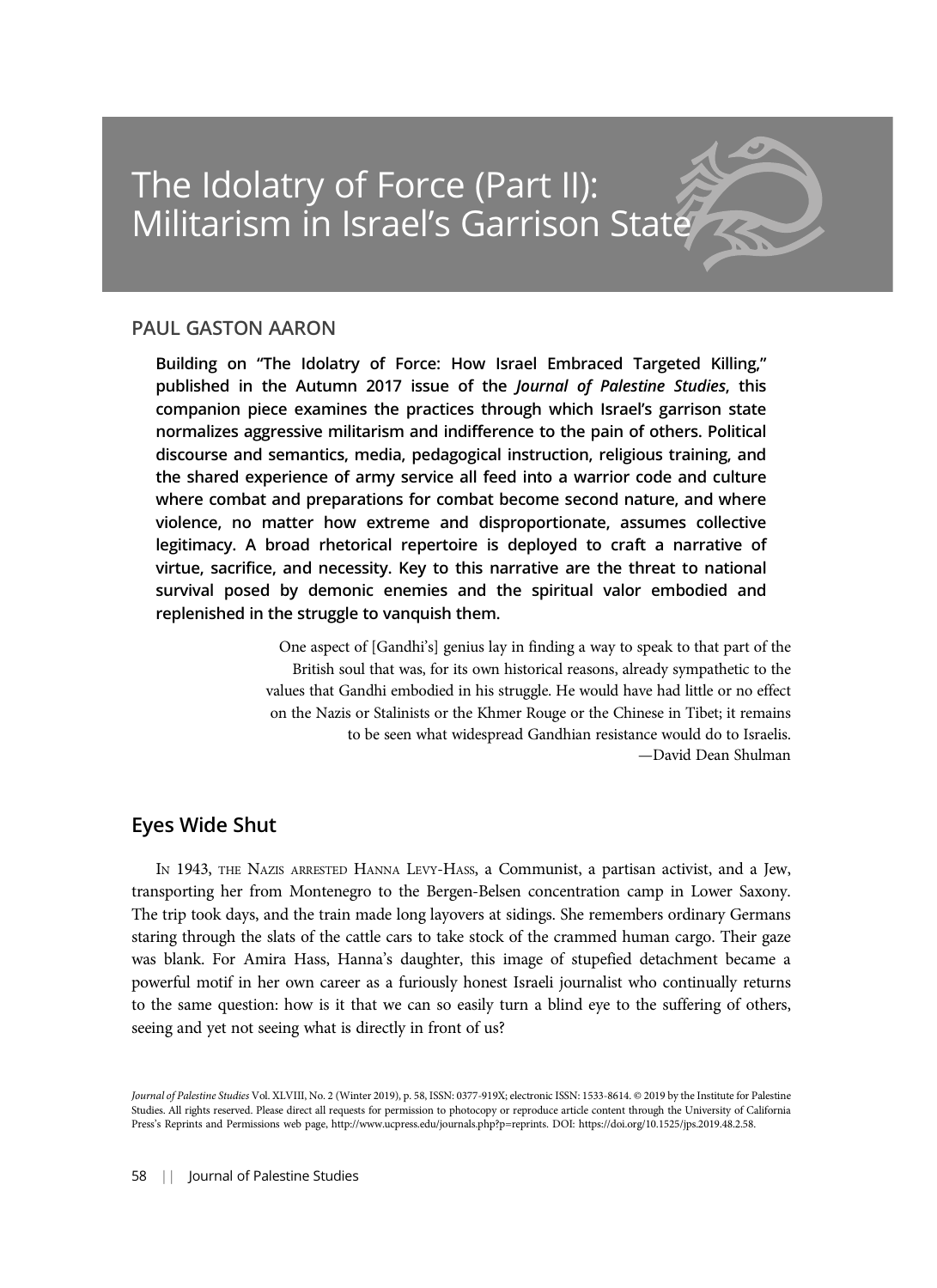Freud was fascinated by the craftiness (which he said "almost deserve[d] to be described as artful") that allows people to have it both ways, to acknowledge and simultaneously disavow uncomfortable facts.<sup>1</sup> While Freud analyzed this artful way of dealing with reality at the level of individual psychology, evasion and denial are also politically institutionalized, particularly when systems rooted in oppression and inequality have need to dull the moral wits of citizens so that they become either passive onlookers to crimes or willing perpetrators. There is no template for collective indoctrination, no gauge to measure the relative degree to which conscience, and consciousness, become bent to shape under various regimes, and no fixed prosecutorial code or criteria to judge those who abandon ordinary human sympathy. The German voyeurs of Levy-Hass were numbed in their own particular way. "When we diagnose an illness, it is in order to find the remedy; it's not in order to compare," said Amira Hass, who has worked ceaselessly to identify the nature of the paralysis that grips her country.<sup>2</sup>

A photograph from 30 March 2018, when Palestinians in Gaza launched the Great March of Return (see JPS 47 [3]), shows Israeli snipers splayed out on the top of a berm, one of a series of earthen barriers that forms a raised fortification straddling the perimeter of Gaza.<sup>3</sup> Their telescopic scopes provide precise details of the demonstrators penned in on the other side of the fence. The line of sight is clear, the distance child's play. For some in the sniper team, this might be sport, a chance to bag prey from a blind.<sup>4</sup> Others are no doubt more businesslike in their approach to the task at hand. But the rules of engagement remain loose. For the last eleven years, Gaza has been defined as a "hostile entity," helping to make all who live there fair game.<sup>5</sup> During the latest round of carnage, B'Tselem's executive director, Hagai El-Ad, urged Israeli soldiers at the Gaza border to refuse illegal orders to shoot to kill. No one heeded the call. Taking aim, snipers saw targets to strike rather than a black flag warning against the commission of a crime.<sup>6</sup> As the death toll passed 150, with protestors maimed and crippled in their thousands, Israeli society remained implacable and unmoved. The few voices in the wilderness, like El-Ad and Avner Gvaryahu, executive director of Breaking the Silence, the activist group of Israeli army veterans, went either unheard or scorned. "Ninety-nine percent of the public believe that Gaza is getting what it deserves, that it needs to be taught a lesson. There's a total lack of awareness about the reality of peoples' lives in Gaza, a total lack of concern or responsibility," commented a Hebrew University lecturer, who requested anonymity, given what he said was the growing, systematic harassment of dissident critics.<sup>7</sup>

Israel has often been labeled a "garrison state." A heuristic concept rather than a precisely delineated model, the term originated in a 1941 article written by Harold Lasswell.<sup>8</sup> A pioneer in the field of political psychology, Lasswell worked for the U.S. government as an expert on Nazi propaganda, and later, with the Central Intelligence Agency (CIA) as a strategist in the Cold War "battle of ideas" waged against Communism. "The trend of our time is away from the dominance of the businessman, and toward the supremacy of the soldier," he wrote.<sup>9</sup> For Lasswell, the distinctive frame of reference in a fighting society is fighting effectiveness, that is, the ability to have all social change translate into battle potential. Because "society is honeycombed with cells of separate experience, of individuality. . . . Concerted action under such conditions depends upon skillfully guiding the minds of men; hence the enormous importance of symbolic manipulation in modern society" in order to flatten out "profound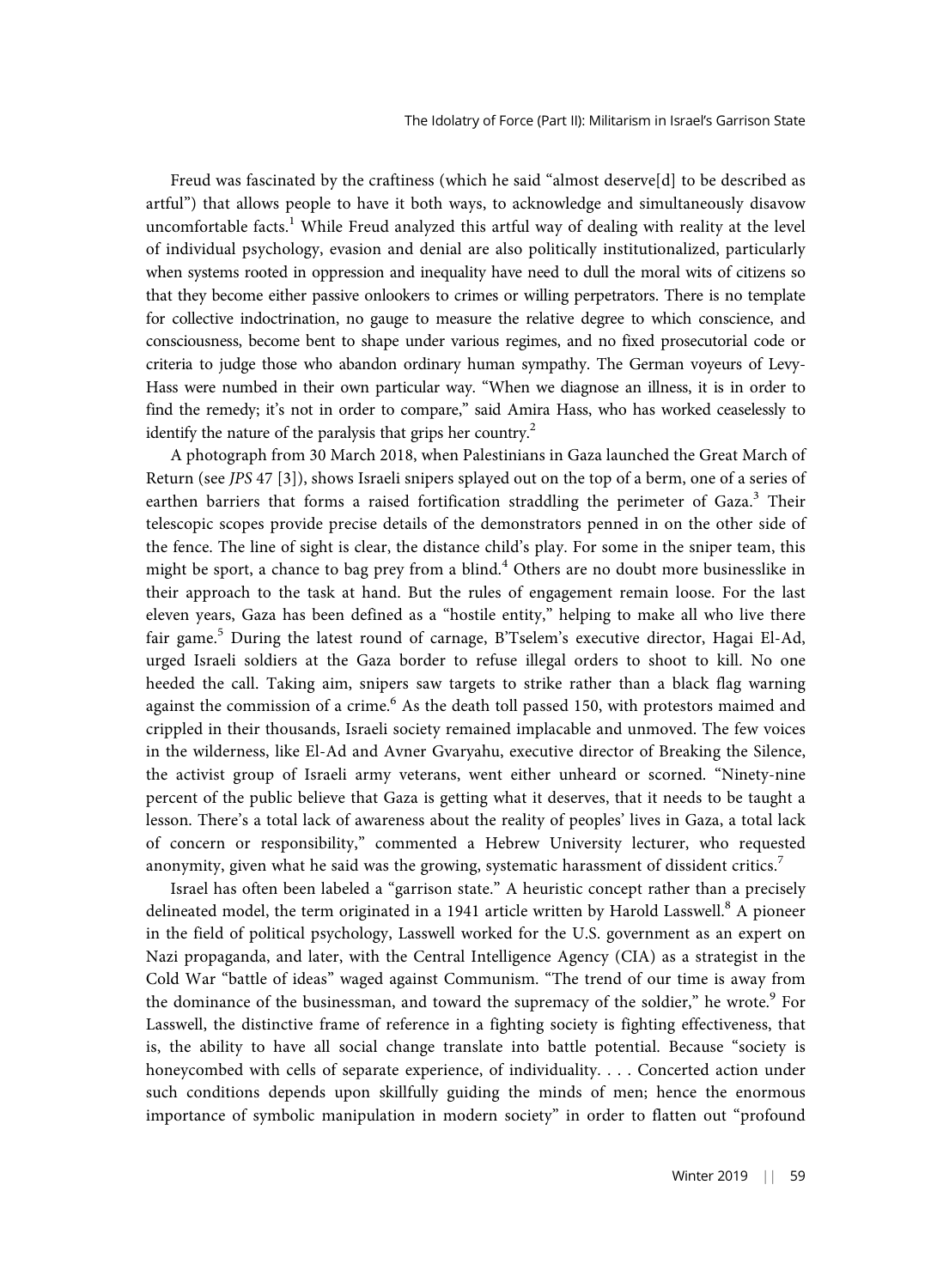ideological divergencies" and create a sense of collective "destiny and mission." From the earliest years, "youth will be trained to subdue—to disavow, to struggle against—any specific opposition to the ruling code of collective exactions." The end result is what Lasswell describes as "mystic 'democracy'" where "authority and control are highly concentrated yet where part of the established practice is to speak in the name of the people as a whole," where "influence is measured by control over values," where fighting morale is maintained through "a spider web of ceremony," and where "bloodletting is needed in order to preserve those virtues of sturdy acquiescence in the regime." Although Lasswell cautioned that his essay represented an effort to create a "developmental construct" rather than to offer a "dogmatic forecast," many of his insights and formulations have proved prescient and solid, helping to establish a framework for what has come to be known as "the critical perspectives" approach to the study of civil-military affairs.<sup>10</sup>

Over the last several decades, Israeli practitioners of this approach have scrutinized the hegemonic role of military and security structures in their own country. With the possible exception of North Korea, there is no other state than Israel where armed forces have been so dominant in society for so long, where war and preparations for war are so integral to collective meaning and identity, and where martial dispositions and attitudes are so assiduously inculcated. Potent networks link former elites within the Israeli army, the Mossad, and the Shin Bet to their partners in the civilian sphere, from the media to politics, from the economy to foreign affairs. What Zeev Moaz calls "structural militarization" provides effective control absent any putsch, thereby preserving the facade of a vibrant democracy operating under civilian rule.<sup>11</sup> As an Israeli army colonel told scholar and author Edward Bernard Glick, "If I tell my men to march to Damascus, they will follow me blindly. But if I order them to stage a coup and take over the Knesset, the Prime Minister's Bureau, the President's Residence, the Supreme Court Building, the newspapers, and the radio and television stations, they will just stand there and laugh at me."<sup>12</sup> It is precisely the point that there has never been a need for such overt praetorianism, given the armed forces' decisive influence on Israeli institutions and modes of thought.<sup>13</sup>

Militarism, says Uri Ben-Eliezer, has "crystallized into a value, a formula, and an ideology." <sup>14</sup> The essence of ideology lies in its matter-of-factness, entirely unsolicited and spontaneous, as natural as breathing.<sup>15</sup> But its organic appearance belies a relentlessly systematic process of cultural production. The Israeli social scientist Mirta Furman examines how nursery schools and kindergartens serve as sites where young children are inducted into a community of memory, with national holidays marked out for didactic rituals meant to underscore the immutable nature of the threat posed to the Jewish people and the necessity of war and sacrifice. She writes:

Totemic time, as distinct from chronological time, is guided not by the principle of temporal continuity but by thematic continuity—in our case, the theme of war. The thread of war runs through the whole of this history. . . . Two thousand years and more do not affect the essence of the message.

All the wars are fundamentally alike, all have the same underlying characteristics: an enemy who imposes the war, few against many, the nation's heroism, and ultimate victory. Even the enemy is essentially the same, constituting a uniform category whether Greek, Roman, Nazi, English, Arab, or Palestinian.<sup>16</sup>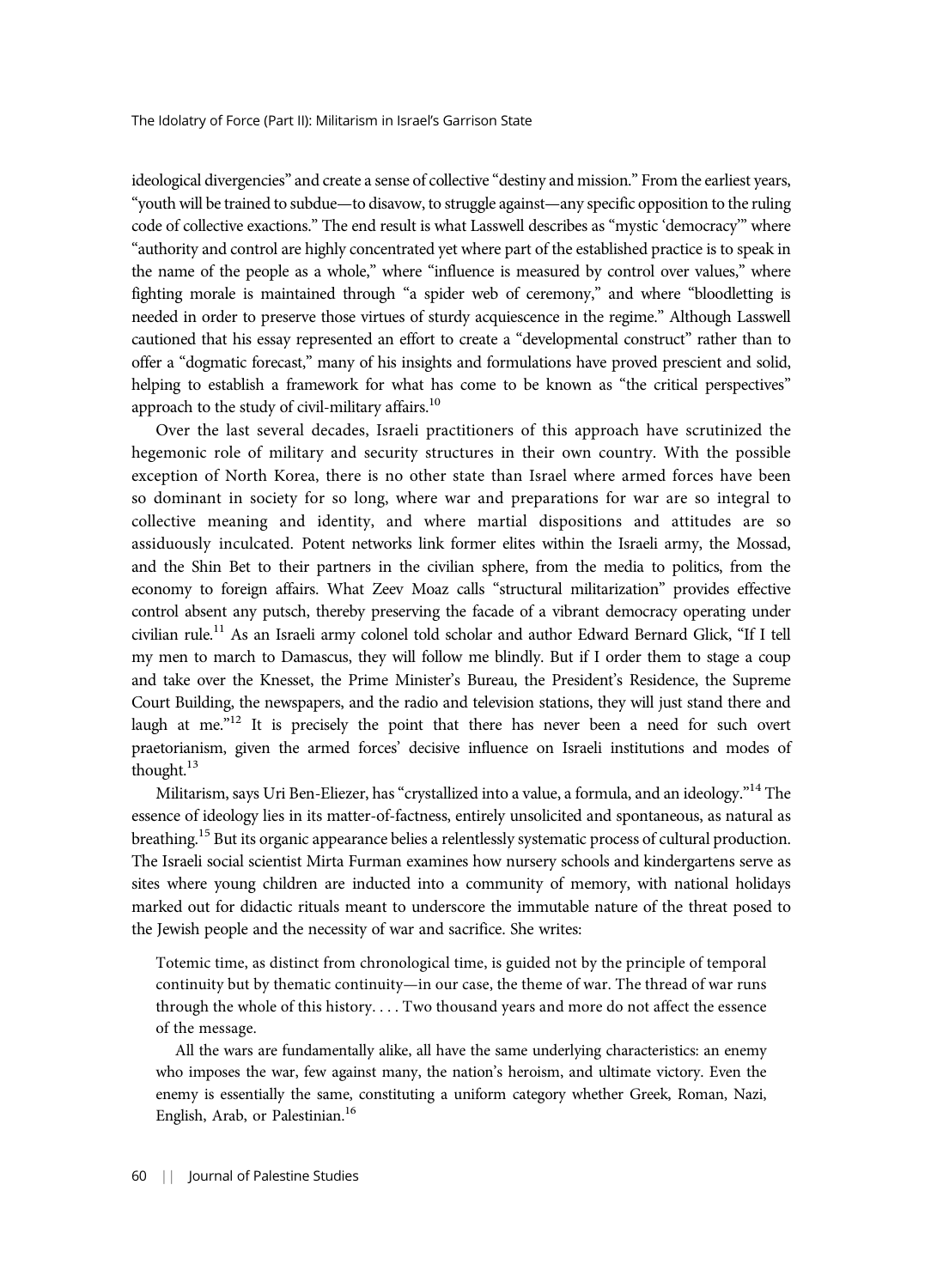Passages read to children during Independence Day ceremonies tell a story of perpetual menace and miraculous triumph. Furman provides the following as examples:

- The chronicles of the Jewish people are laden with suffering and tears. The precept 'in thy blood, live' has accompanied this nation since its appearance on the stage of history.

- Pharaoh decided to torment them in their agony and cast their sons into the Nile.
- Haman ordered them to be destroyed, killed and obliterated.
- Chmielnicki massacred them in huge numbers.
- Petlura perpetrated programs against them.
- . . . And what the evil regime of Hitler did—the annihilation of the Jewish people.
- The country's gates were closed, British soldiers watched the beaches.
- The Arab states, which did not accept Israel's existence, tried to wipe if off the face of the earth.

 $\left[\ldots\right]$ 

Following the glorious and brief six-day war, the State of Israel grew and expanded. The borders were distanced from all settlements, with the enemy on the other side. There was a sense of security, well-being—of a greater Israel and all of it ours.

Furman also describes the following exchange—Teacher: "The state of Israel belongs to the Jews." Child: "The Arabs want to take our whole village but we won't let them." Teacher: "No, we won't let them, and we will defend our village like the Maccabees did."<sup>17</sup>

## Existential Foreboding Gives Way to Messianic Redemptionism

The ruling elite that governed the state during its formative years wanted Zionism to strike a balance between existential foreboding and guarded confidence that a modus vivendi with hostile neighbors could be reached—once these had come to accept that belligerence against Israel was futile and self-defeating. Borrowing from his despised rival, David Ben-Gurion appropriated Ze'ev Jabotinsky's concept of the Iron Wall. In other words: cumulative deterrence, achieved through painful punishment repetitively meted out to transgressors, might eventually teach a lesson even to the most recalcitrant and thick-headed foe. But the possibility for rapprochement with Israel's Arab neighbors was always theoretical. Some, like Moshe Dayan, remained equivocal and even dubious. Dayan's brief and biblically allusive speech after the 1956 killing of Roi Rotberg (regarded by the late Israeli sociologist Baruch Kimmerling as a key to deciphering the truth about Israeli society and militarism) is infused with a sense of fated and irreconcilable enmity:

The millions of Jews, annihilated without a land, peer out at us from the ashes of Israeli history and command us to settle and to rebuild a land for our people. But beyond the furrow that marks the border, lies a surging sea of hatred and vengeance, yearning for the day that tranquility blunts our alertness, for the day we heed the ambassadors of conspiring hypocrisy, who call us to lay down our arms. . . . Have we forgotten that this small band of youths, settled in Nahal Oz, carries on its shoulders the heavy gates of Gaza, beyond which hundreds of thousands of eyes and arms huddle together and pray for the onset of our weakness so that they may tear us to pieces—has this been forgotten?<sup>18</sup>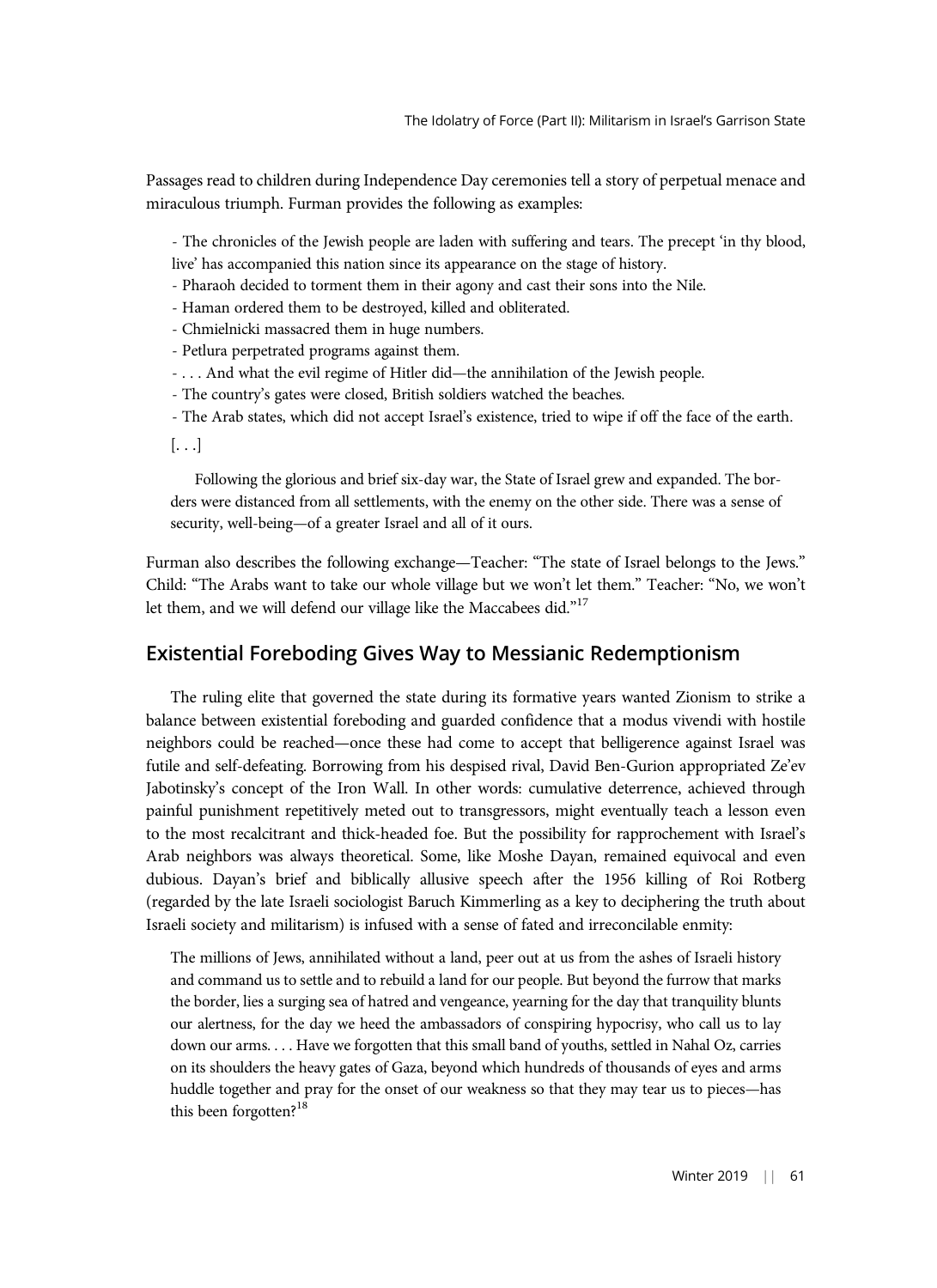Dayan concludes his eulogy with an image of the gentle unsuspecting victim struck down by serpents who lay in wait: "The longing for peace deafened his ears and he heard not the sound of the coiled murderers."<sup>19</sup>

It is arguable whether the concept of the Iron Wall ever operated as firm guide to strategic practice rather than as lip service to the pursuit of diplomatic compromise. But after 1967, the question became increasingly moot. Conquest led to euphoric triumphalism. The task of subjugating a captive population demanded a vast security infrastructure built to last. No longer was armed force even rhetorically invoked as a technique of coercive bargaining aimed at bringing adversaries to the negotiating table. The center of gravity began to shift towards maximalist positions along lines that settlers would help map out and fill in. Once shunned as strange zealots with a dark vision, the lords of the land succeeded over time in colonizing not only "Judea and Samaria" but also ideological space within Israel as a whole. "Our victory or loss will be decided by the hearts of the people and the political or public mood. . . . [W]e cannot succeed without support from the majority," declared Rabbi Yoel Bin-Nun, one of the founders of Gush Emunim, during a 1987 speech.<sup>20</sup> In a 2015 address marking the tenth anniversary of the withdrawal of settlers from Gaza, Rabbi Abraham Wasserman sounded the same theme. "We will not [be able to] consolidate our path solely by settling in our sacred land. . . . From now on the aim is to settle within the centres of influence." 21

No longer kept sequestered from the secular world, bound up in pietistic contemplation, young religious nationalists were sent out as pioneers to occupy structures of power and transform them from within. Over the course of four decades, successive generations have heeded this call to arms, implementing what was meant as an "avant-garde" rather than a "melting-pot" approach, "not with the aim of assimilating . . . and becoming 'infected,' but rather with the aim of healing."<sup>22</sup> In this campaign of "immunized integration," the military has represented the prized target and main point of attack. A system of premilitary academies became the route of infiltration. The first of these, Bnei David, was established in 1988 on the grounds of a West Bank settlement by Rabbi Eli Sadan, who also held a senior rank in the army reserves. A boarding school with a year-long program that combined Torah studies and military training, its aim was to prepare a cadre of spiritual warriors for entry into elite combat units and eventually the officer corps. Today, there are two dozen such academies. The cumulative effect has proved dramatic. In less than two decades, the percentage of soldiers from religious nationalist backgrounds who graduate from officers' training courses increased from two and a half percent to nearly a third of the total cohort.<sup>23</sup> (In May 2016, Sadan received the Israel Prize for lifetime achievement. In announcing the decision, Education Minister Naftali Bennett hailed him as a "Zionist revolutionary." 24)

On the eve of the attack on Gaza in 2014, one of Bnei David's graduates, Colonel Ofer Winter, who served as Givati Brigade commander, wrote to his soldiers: "History has chosen us to spearhead the fighting (against) the terrorist 'Gazan' enemy which abuses, blasphemes and curses the God of Israel's (defense) forces."<sup>25</sup> Operating within the discourse of messianic redemption, Winter framed Operation Protective Edge as a cosmic struggle that could only end when wickedness was vanquished. That such a senior officer would so openly deploy biblical eschatology to indoctrinate his troops, and that Defense Minister Avigdor Lieberman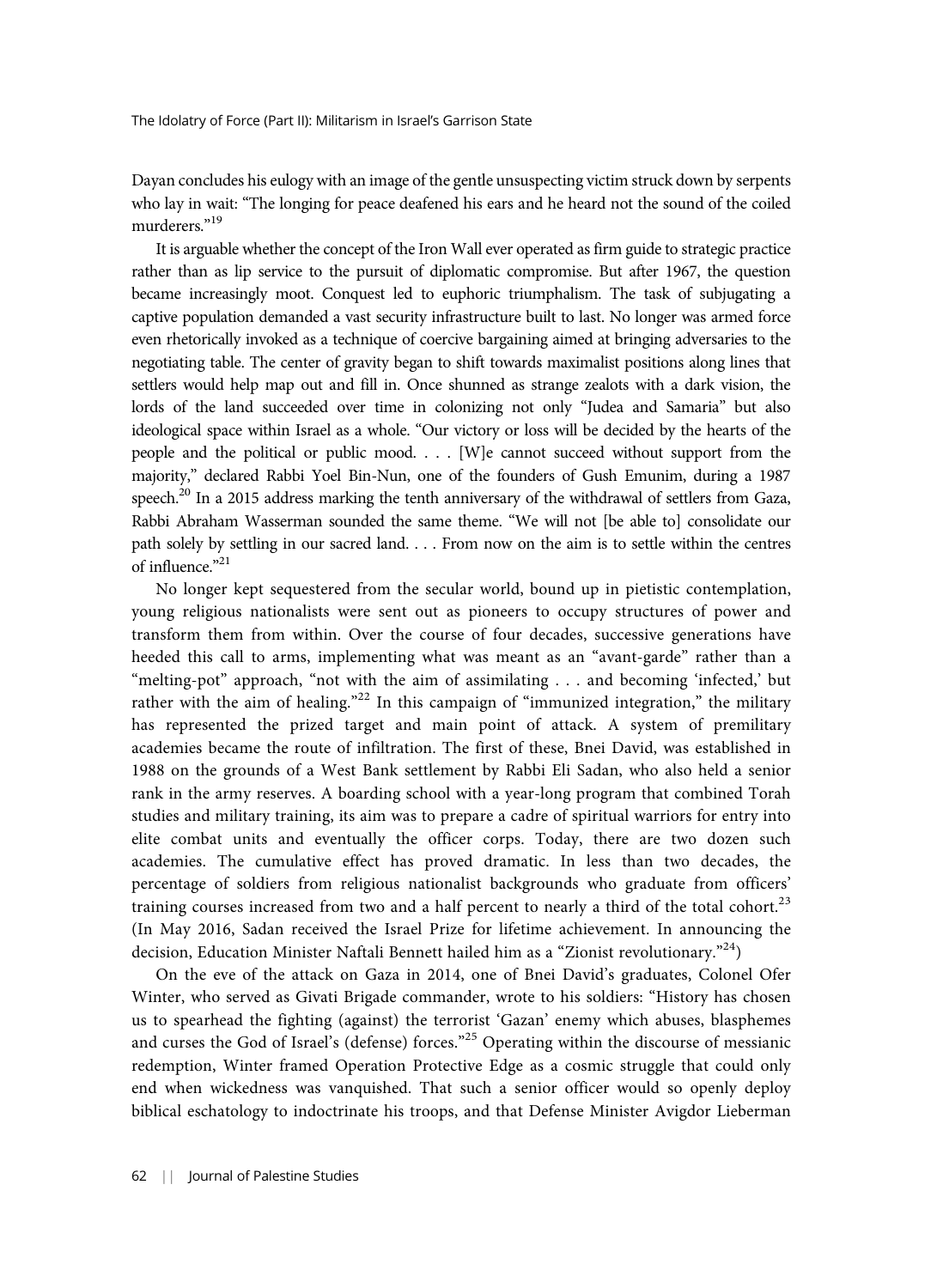would feel no hesitation about appointing him in July 2018 as his military secretary, suggests how mainstream the settler project and its bellicose supernaturalism have become.<sup>26</sup> But the rise of the religious nationalist camp has served only to add mystical theocratic elements to what was already a deep strain of irrationality in Israel's conduct of military affairs, no matter the traditionally secular orientation of Israeli army elites.

Well before figures like Winter came on the scene, with visions of divine providence assuming the shape of a cloud to protect his troops in Gaza, critical thinking about when and why to pursue armed conflict had long since atrophied. The deployment of force became not just routine but rote, a conditioned Pavlovian response rather than a meticulously reflective decision. Military violence, political scientist Ian Lustick suggests, settled into a fixed pattern—the ratonnade (literally, rat hunt)—a "term used to characterize the French practice in Algeria of entering casbahs and other Muslim quarters, killing inhabitants, and then quickly returning to European areas or bases." Such strikes "against the enemy 'on the other side of the wall'" were designed for purposes of "punishment, destruction and psychological release."<sup>27</sup> The practice of ratonnade evolved into a stand-alone ritual, detached from any logical plan of action, any coherent strategic theory, any principle of prudence or reasonable sense of limits. "Repetition compulsion" took hold. Israel came to resemble Karen, "the doomed heroine of Hans Christian Andersen's "Red Shoes," who finds she can't take off her weirdly possessed slippers and so dances herself to death."28

## Reptiles and Demons

Lexicologist Victor Klemperer understood that words shape how we think and act. A German Jew married to a non-Jew, he survived the Third Reich by the skin of his teeth, all the while tracking in meticulous detail the events of everyday life and the steady domestication of fascist hegemony. According to one reviewer, his diaries record, the "all-encompassing derangement" of public consciousness taking place around him. The reviewer says that Klemperer paid acute attention to the "linguistic tics [that] crystallized the moral squalor of the times."<sup>29</sup> Israel's garrison state has also given rise to symptomatic tics. These are on garish display in discourse surrounding the Gaza Strip. A set of descriptive tropes, redolent with aversion and disgust, has entered the lexicon, helping to mobilize aggression and seal off empathy. Perhaps because of its teeming population of impoverished refugees with collective dreams of return, perhaps because of the militant national identity that Egypt's Gamal Abdel Nasser allowed to take root (unlike Jordanian policies in the West Bank), perhaps because it served as the launch pad for popular resistance during the First Intifada and the staging ground for suicide attacks during the Second Intifada, the small coastal enclave has long held a fearsome reputation among Israelis. "'Gaza is the problem,' Levi Eshkol, then prime minister, said in June 1967. 'I was there in 1956 and saw venomous snakes walking in the street. We should settle some of them in the Sinai, and hopefully others will immigrate [sic].' Eshkol was discussing the fate of the newly occupied territories: he and his cabinet wanted the Gaza Strip, but not the people living in it. Israelis often refer to Gaza as 'Me'arat Nachashim,' a snake pit."<sup>30</sup> That image continues to be deployed: on Facebook, Justice Minister Ayelet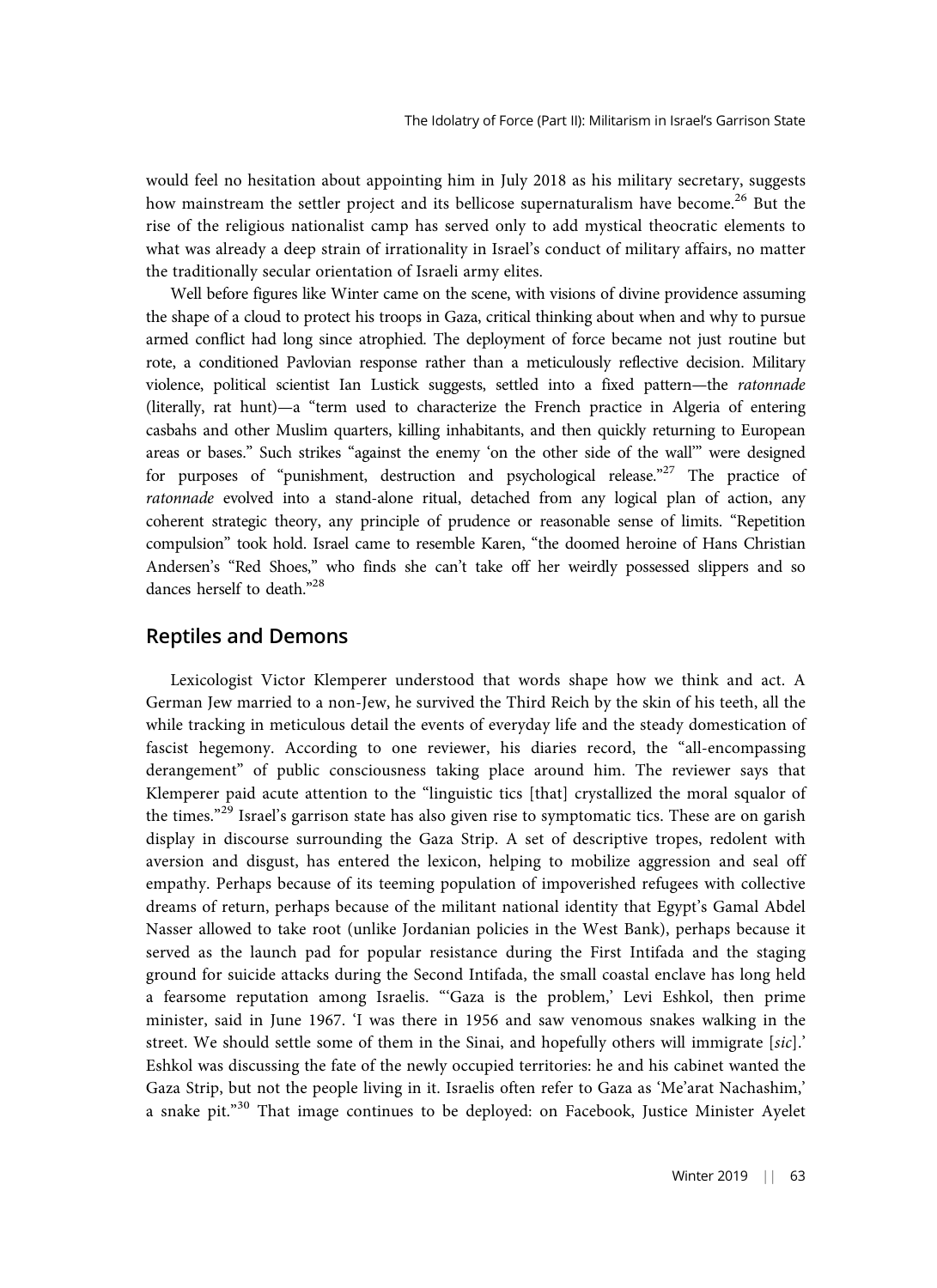Shaked reposted an incendiary piece by "former Netanyahu associate and journalist" Uri Elitzur that read: "Who is the enemy? The Palestinian people. . . . They are all enemy combatants . . . and their blood shall be on their heads. Now this also includes the mothers of the martyrs. . . . They should follow their sons, nothing would be more just. They should go, as should the physical homes in which they raised the snakes. Otherwise, more little snakes will be raised there."<sup>31</sup>

At the memorial service for Sergeant Hadar Goldin, a graduate of Bnei David who was killed while fighting in a tunnel complex in Gaza during Operation Protective Edge, a speaker alluded to the transcendent struggle in which he died. "Our dear Hadar, you know what you were fighting for: not for quiet skies over the South and not for an iron dome [kipat barzel] or some agreement or another. You were fighting the war of the yarmulke of faith [kipat ha'emuna], the dome of heaven [kipat shamayim], the powers of purity [tahara] against the tunnel dweller, the cave diggers who do not know the sun's light, who sit in silence and are considered as nothingness."<sup>32</sup> In this narrative of apocalyptic battle, Gaza's underground network becomes the heart of darkness. Constructed as an economic lifeline to survive a draconian siege and as a means of tactical maneuver for outmatched and outgunned Palestinian fighters, the tunnel system has entered into the Israeli social imagination as a terrifying nether world. The key event was the 2006 abduction of Gilad Shalit by infiltrators who burrowed beneath the fence separating Israel from Gaza. "It takes us a little bit to our childhood fairy tales of demons," said a resident of a kibbutz on the Israeli side. "It's a very pastoral environment I live in, the quiet, the green grass, the trees. It's not a pleasant thought that you sit one day on the patio drinking coffee with your wife and a bunch of terrorists will rise from the ground."<sup>33</sup> Quick to stoke this sense of dread, Prime Minister Benjamin Netanyahu vowed to destroy the tunnels, whose sole purpose, he claimed, was "the destruction of our civilians and the killing of our children."34

Even as it carried out massive attacks on unarmed demonstrators, most of them young, Israel framed its 2018 response to the Great March of Return as a last stand against the slaughter of innocents. In a government video produced to coincide with the outbreak of the protests, footage shows a young girl playing with a dollhouse, which then cuts to an image from the bloodstained aftermath of a 2016 terror attack in the West Bank, in which a twelve-year-old Israeli girl was stabbed to death in her bedroom. "On Monday May 14th, the Hamas terrorist organization plans to send armed terrorists, among 250,000 violent rioters to swarm and breach Israel's border with Gaza and enter Israeli communities," warned the flashing text. "Hamas plans to carry out a massacre in Israel. The Israel Defense Forces [IDF] will not let them."<sup>35</sup> Joining the campaign of demonization, Lieberman denounced Hamas as "a bunch of cannibals." <sup>36</sup> The intent of such rhetoric is clear—unlimited force is justified in fending off a zombie horde. Lieberman's stance won praise from a rightwing blogger: "We are commanded to eternally remember what Amalek did to us and how they planned to slaughter us. Their Palestinian offspring are no different! Happily, our Defense Minister, Avigdor Lieberman, sensibly gave permission to our military to use live ammunition and force to kill, together with the usual riot-controlled rubber bullets and tear gas. I simply have no concern and no compassion for any number of Palestinians who are killed or seriously wounded."37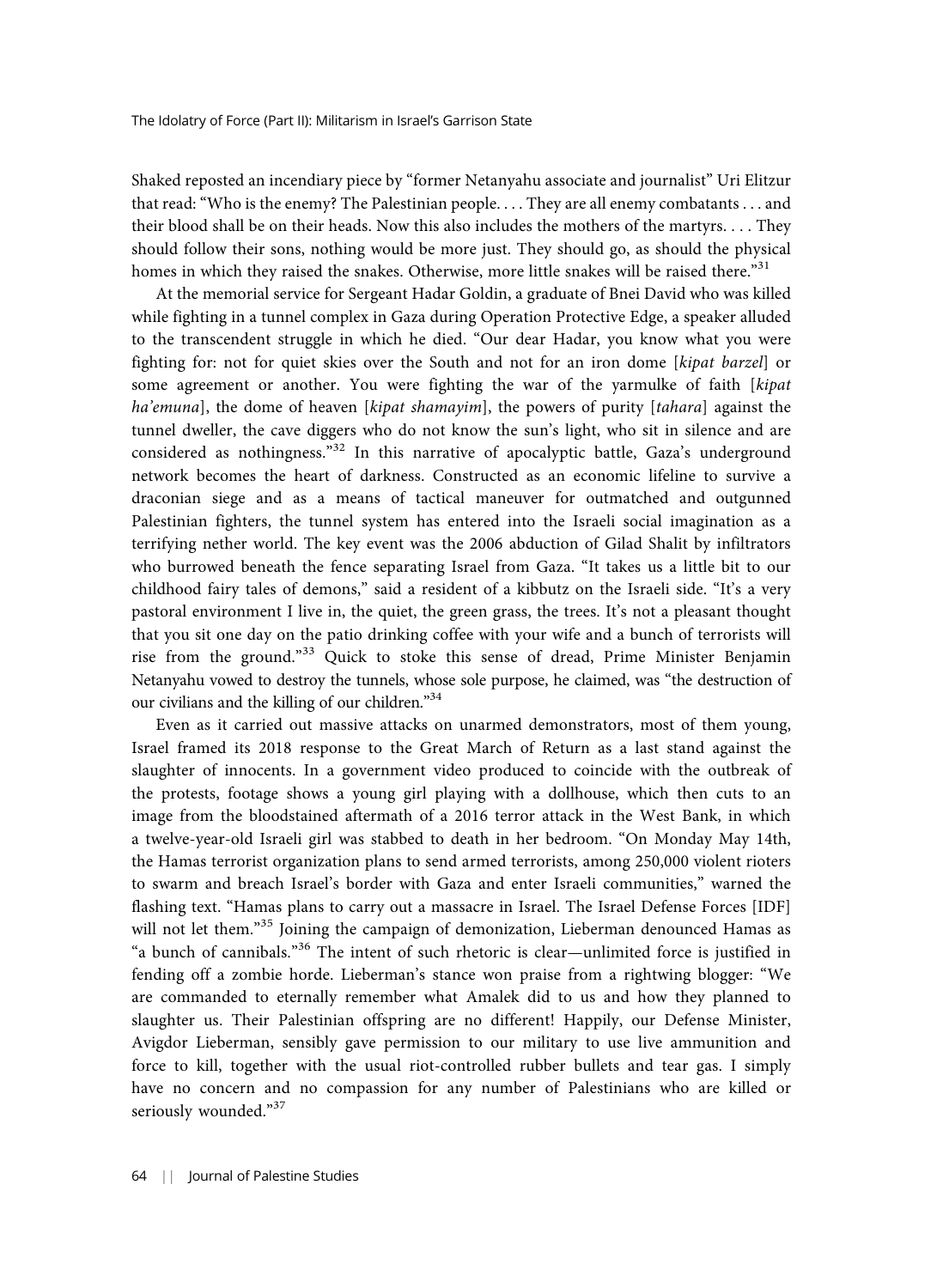# "All the Suspense of 24 and Twice the Political Poignancy"

To sustain what Lasswell calls "a sense of collective destiny and mission," Israel's garrison state draws upon a differentiated repertoire of argument and appeal tailored to audiences at home and abroad. In its campaign to "generate legitimacy for Israel (including freedom of action for the IDF), while simultaneously delegitimizing the enemy (and thus restricting its actions),"<sup>38</sup> popular culture has emerged as a weapon of strategic importance.

First aired domestically in 2015 and a year later marketed internationally, the Israeli television drama series Fauda follows an elite mistaravim commando unit as it goes undercover in the West Bank to stop terror attacks. The distributor, Netflix, calls Fauda a "global phenomenon" viewed in 190 countries. Critical acclaim has been lavish, with the New York Times leading the way. "All of the suspense of 24, and twice the political poignancy," says the Times.

Concealed bombs, revenge murders and undercover infiltration are the order of the day as the two forces attempt to get the jump on each other. Shot with the gritty you-are-there realism of a great war film, the show also delves into the turbulent personal lives of its cast even as it advances its cracking cops-and-criminals narrative. . . . The program attempts to untangle the complex web of grudges and allegiances that have fueled the Israeli-Palestinian conflict since time immemorial. The show takes great pains to find empathy with both sides of the conflict, so those looking for simpler or more immediate pleasures may be best served elsewhere.<sup>39</sup>

Toronto's Globe and Mail strikes a similar note:

The latest sensation from Israeli TV just arrived. . . . It's a doozy of a political action thriller, a grabber from the get-go, and wildly compelling.  $Fauda \dots$  is anchored squarely in the authentic complexities of the Israeli-Palestinian conflict. . . . In Israel, the series has been called more than a television series, but also 'a political event' and it's easy to see why. The undercover unit members are trained in the culture and customs of Palestinians and are immersed in Palestinian life because they must pass as locals. They are so immersed at times that the obvious theme becomes the closeness between one side and the other. If it is easy to assume the identity of those perceived as the enemy, is it not also easy to sympathize?<sup>40</sup>

The plot revolves around Doron Kabillio (played by series cocreator Lior Raz), a brooding veteran of the unit. Now retired with a wife and two children, he lives on a ranch where he works to produce wine and to keep at bay the personal demons that continue to haunt him. When he learns that Abu Ahmad, nicknamed the Panther, the terrorist mastermind he thought he'd killed has in fact survived, Doron feels compelled to return to active duty, track him down, and finish the job. This sets in motion a cat and mouse game, full of twists and turns. Aided by Shin Bet interrogators, IDF snipers, and air force drone operators, Doron pursues Abu Ahmad and his cell as well as—beginning in season two—Nidal el-Makdessi, an even more "fanatical" adversary. The son of a Hamas shaykh who is taken hostage, fitted with an explosive vest, and then blown up by Doron and his crew at the end of season one, Nidal has come back to Nablus from Syria to avenge his father and establish a Palestinian branch of the Islamic state. Doron foils various plots through his remarkable ability to trade places and "go native." He penetrates so deep inside a terrorist cell that he is able to pass himself off as a would-be suicide bomber. He seduces a Palestinian doctor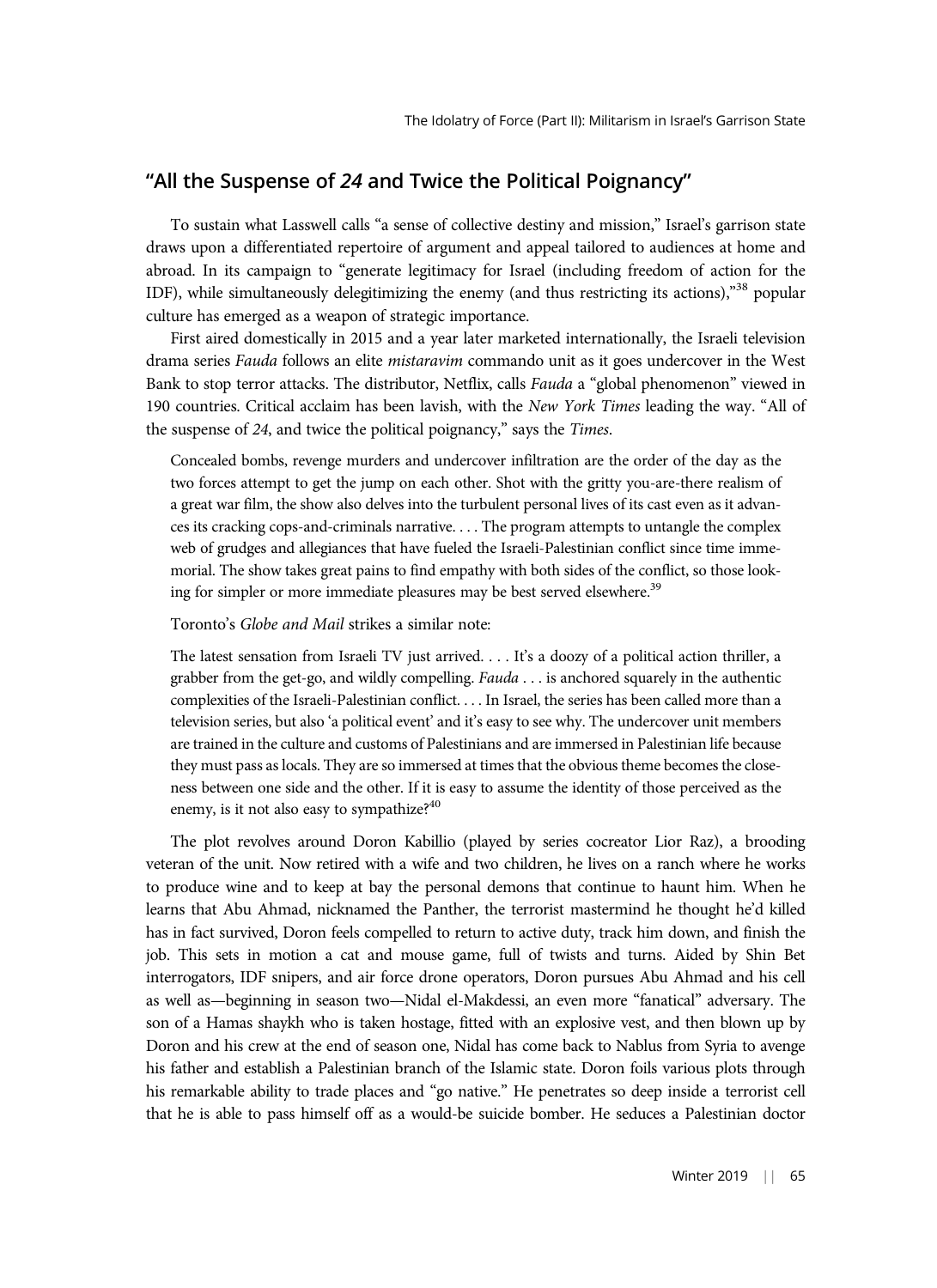while posing as a Palestinian Authority intelligence officer. Along the way, he pays a price. His marriage falls apart after his wife's brother, a new member of the team whom Doron was meant to protect, is captured and gruesomely executed. Doron's father is kidnapped and beheaded on camera. His Palestinian lover hangs herself in custody after Doron abandons her, suspecting falsely that she helped in his father's death. His son is also abducted by terrorists. Events push Doron to the dark side. During one episode, for example, he tortures a prisoner, smashing his fingers with a hammer to extract information, after which other members in the unit shoot the bound man in the back of the head. Though Doron shows sign of trauma (his capacity for anguish sets him apart from his demented targets), the violence he enacts is depicted as part of a necessarily dirty war. If Doron and his team function as a death squad, it is to protect Israelis from mass murder. What drives the Palestinians in their bloodlust remains as obscure as the metaphysical enmity of Amalek. Though Fauda purports to give voice to both sides—the dialogue mixes Hebrew and English, and scenes shift between Israeli and Palestinian protagonists—leached out is any sense of a larger political context. In its absence, terrorist violence becomes reduced either to motiveless malignancy, the expression of a revenge-soaked tribal culture, or the eruption of frustrated sexuality. (This last point is brought home during a scene where Nurit, the sole female on Doron's team, falls prey to a frenzied mob that seeks to strip her bare.)

Giving full vent to the perpetrator's mawkish self-pity, former Shin Bet head Yaakov Peri once told an interviewer:

We get sent, evening after evening, morning after morning, day after day, to missions which are sometimes at the outskirts of the law, sometimes adjacent to the law, sometimes legal; no one supports us. If we get caught, there's no one to protect us. Yossi Ginossar said it well when he said, "We get sent the gutter, we poke around in the gutter, we come out covered with what the gutter delivers, and no one bothers to rinse us off, or to offer us a warm shoulder. We're alone in the battle. We're orphans."<sup>41</sup>

The Israeli public's rapturous response to *Fauda* provides a collective "warm shoulder."<sup>42</sup> The show celebrates daring, bravery, and masculine prowess. No longer in "a shtetl in the Pale where Jews had no choice but to cower before the Cossacks." Doron and his crew are "thirdgeneration Zionists who fight like their forefathers did except with drones and data bases, not with home-made Sten machine guns."<sup>43</sup> The reference to historical continuity remains telling. As economic fault lines grow wider and egalitarian principles have given way to the onslaught of free-market fundamentalism, as politics becomes a sinkhole of corruption and partisan selfinterest, more and more Israeli Jews look to the military as the last symbolic bastion of a vanishing group ethos, an enduring touchstone of communal pride, sacrifice, and identity. Doron and his team function not just as a ruthless death squad but as an emblematic national family whose members are prepared to die for one another. Extreme violence becomes the crucible to forge a collective character that keeps faith with a mythic past and that embodies heroic Zionist ideals.

A vast global marketing campaign elides Fauda's idolatry of force. In interviews, the cocreators of the show, a former soldier with the Duvdevan mista'arvim unit and war journalist Avi Issacharoff, repeatedly describe the series as bridge building between communities in conflict. "In the TV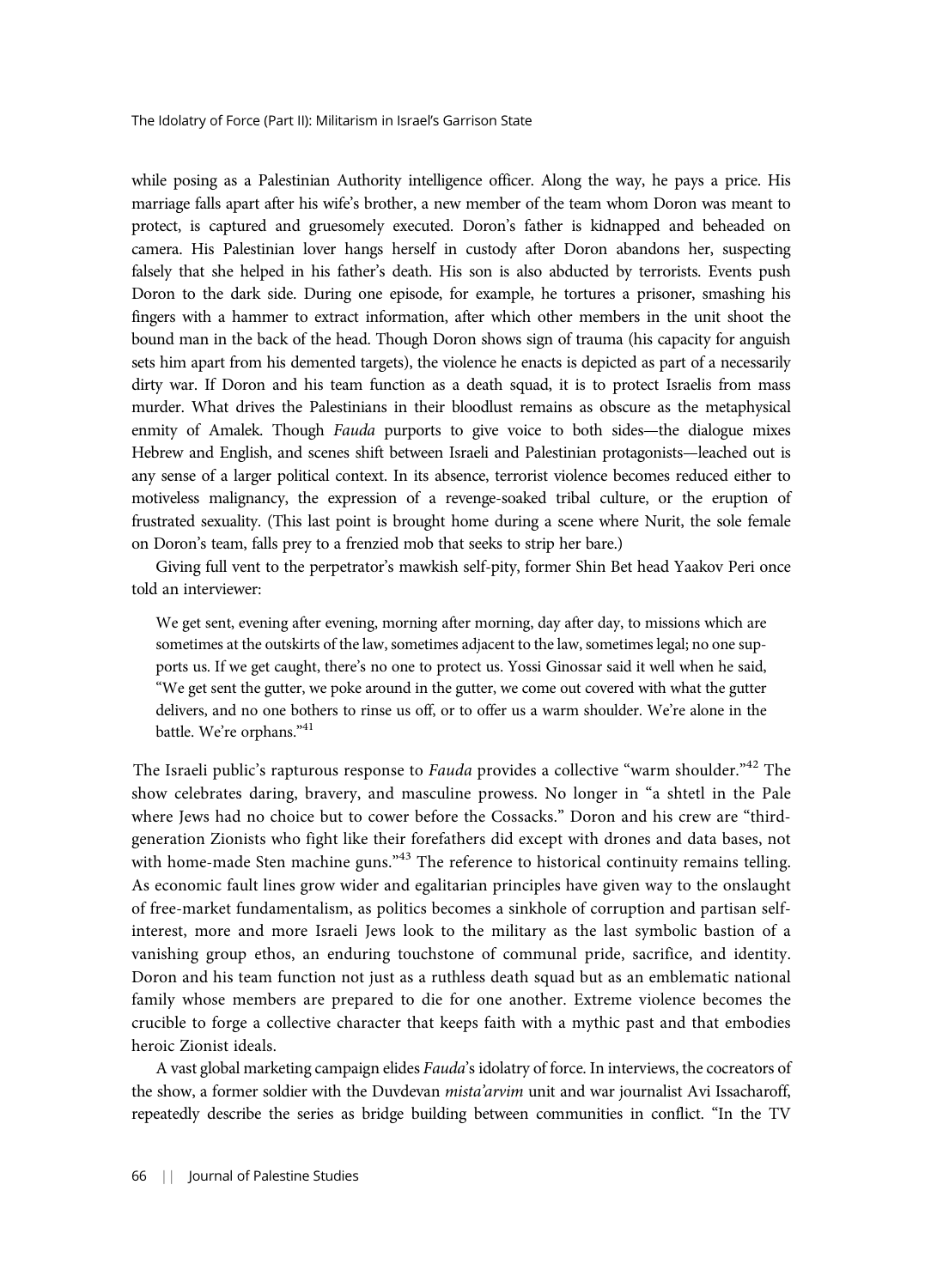industry in Israel, nobody shows the Palestinian side," Raz told Variety magazine in May 2018, upon the release of the series' second season. "We really wanted to open a window. We didn't intend to do this, of course, but at the end of the day, the left wing thought it was a left-wing show, the right wing thought it was a right-wing show, and the Palestinians thought it was a Palestinian show."<sup>44</sup> The feature writer then explains that although "TV can't bring peace," in Raz's words, "audiences are experiencing an increased awareness of the complexity of the clash between Israelis and Palestinians, and they are also learning compassion."<sup>45</sup> Elsewhere, Raz derided the Boycott, Divestment and Sanctions (BDS) movement, claiming that its criticisms had inadvertently expanded the scope and reach of "the PR campaign for our show. I just received an email from a girl in Turkey who claimed she hated us Israelis until she watched Fauda, and after watching it could finally understand the conflict's complexity."<sup>46</sup> For his part, Issacharoff has talked about how his experience working in Gaza and the West Bank made him want to show that there was "good and bad on both sides."

Even when we meet real terrorists with blood on their hands, people who are wanted by the Israeli army for six years, seven years, with all Israeli intelligence trying to hunt them down, you meet them at a secret place and the funny thing is sometimes you get to like them on a personal level. . . . You understand that they have done terrible things. You understand that if you weren't a journalist they would probably shoot you. And still the conversation becomes, 'Hey, what's going on, dude?' and every time you meet there are hugs and kisses, you sit with them and you eat and drink. It's ridiculous, but you understand that even those devils have some kind of human aspect, something that you can relate to: family, kids, a woman that they love, a dream that they have.<sup>47</sup>

According to Issacharoff, the series is also a hit with Hamas. "Hamas, actually, they love it, but can't say this in public. Just last week I was in an Israeli jail meeting with Hamas officials. It became a huge hit in the Israeli prison."<sup>48</sup>

On the show, Itzik Cohen plays the role of Captain Ayub, a soft-spoken and cunning Shin Bet interrogator as ruthlessly determined as anyone on Doron's hunter-killer team. In exchange for information, he promises a Hamas leader a kidney transplant for his dying daughter. In another episode, he warns a pregnant woman that he will make her have a miscarriage unless she tells him what he wants. In a blog post he wrote for Creative Community for Peace, a Hollywood-based organization dedicated to countering the BDS movement, Cohen states:

Hardly a day goes by where I don't get a good word or pat on the back because of Captain Ayub, whether it's from Jews, Muslims, Christians, in Tel Aviv, Nazareth, Haifa, Akko, or Eilat. When, due to Waze, I accidentally found myself on the Palestinian side of Barta'a [a town that's partially Israeli and partially Palestinian], not only did I receive a police escort, but also a selfie and a hug! Fauda builds bridges between nations, and develops a discourse of cooperation and brotherhood. I have been approached so many times by people who wish to learn Arabic as a direct result of the series which makes me feel that Fauda has become a great force for bringing people together. . . . But there was one incident in particular that I remember that happened at the airport. There was a very tough border officer at passport control who signaled for me to cut in front of all 50 people in front of me in order to smile at me and say that Fauda changed everything she thought about Israel and the Jews, and that she herself was a Muslim.49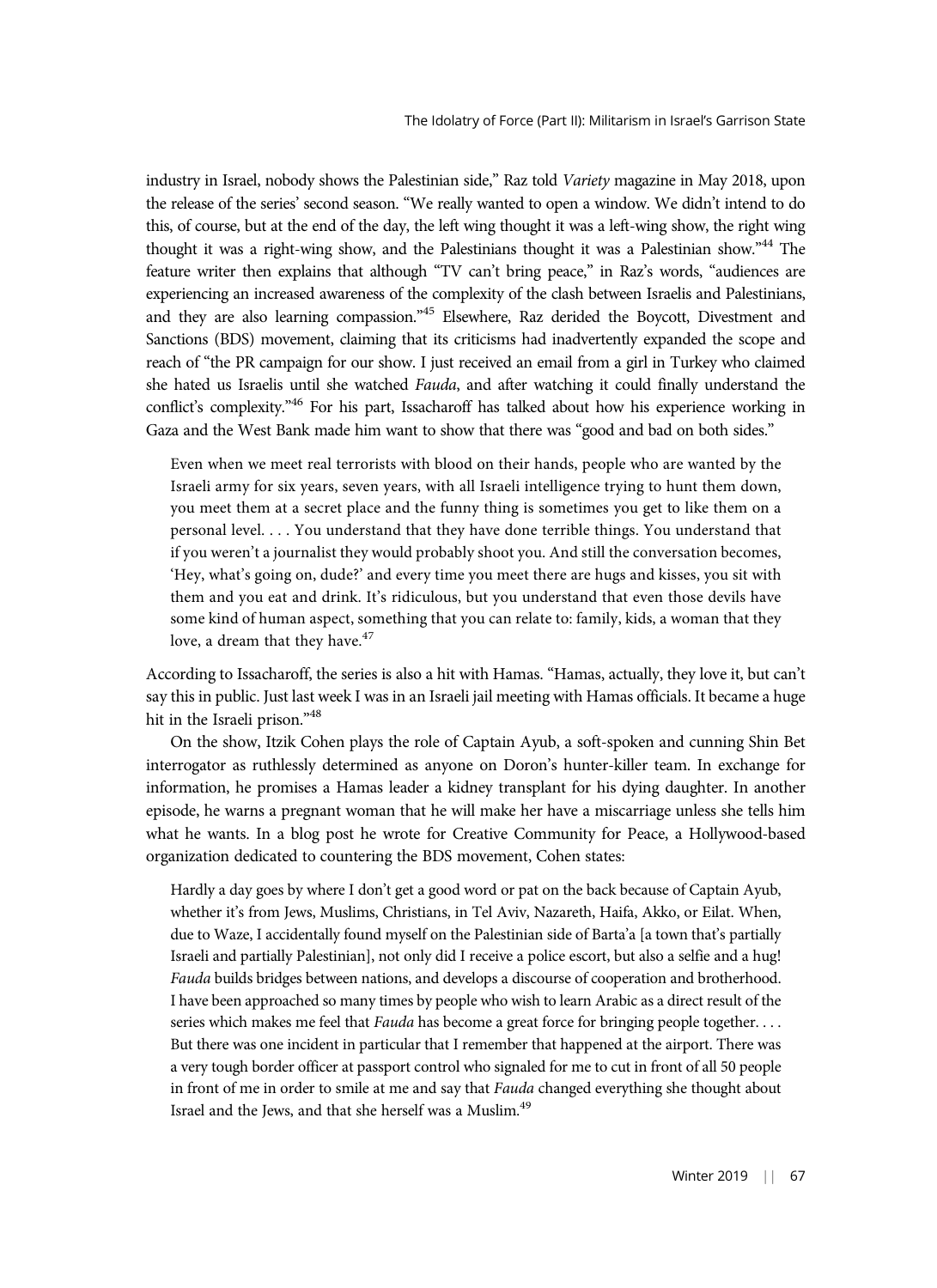How can ritual obeisance to liberal pieties (compassion, complexity, cooperation, and brotherhood) be reconciled with the show's homage to ferocious patriotic violence? The attempt to have it both ways may in part reflect cynicism, hypocrisy, or advice on "messaging" from a marketing team. At a deeper level, the double discourse represents the power of ideology to mold consciousness so that contradictions are juggled and inconvenient truths are prevented from coming into full awareness. With seamless efficiency, Israel's garrison state operates to promote a sense of moral and political exceptionalism and to police the representation of Palestinian experience.

Greeted with rapturous applause at the 2017 American Israel Public Affairs Committee (AIPAC) conference in Washington, Raz and Issacharoff came on stage where they were interviewed by Dan Senor, Fox News commentator and coauthor of Start-up Nation: The Story of Israel's Economic Miracle.

"The show which films in an Arab city, Kfar Kassem [sic], near the border with the West Bank, has been a driver for economic opportunity and coexistence for Jewish and Arab Israelis," Senor said. "So it is an Israeli Arab town. There you were . . . with a mix of . . . Israelis and Arabs, how did that work? What was going on behind the scenes?"

Raz responds: "Actually, in the beginning, Protective Edge was started while we were shooting. ... And we cancelled the first day of shooting in Kfar Kassem [sic] because we were afraid.... [But] that night 150 people came to work there for a month and a half . . . Jews and Arabs living for a month and a half during the war . . . all together, working in a creativity bubble. . . . And we had an argument . . . just like me and my wife. We love each other, but we have some argument."

Later in the conversation, Senor comments, "What does it say about Israeli society, that a show that a society that is so transparent, so democratic in all of its messy ways, self-critical, selfquestioning . . . that if you look . . . throughout the Middle East, it seems that only Israel could produce a show that is so brutally honest as this one."<sup>50</sup>

To turn the question around: what does it say about Israeli society, the Fauda cocreators, Senor, and the thousands of attendees at the AIPAC conference that there was not the slightest pause at the mention of Kafr Qasim, a place synonymous with slaughter, now used as a TV series location celebrating the feats of Zionist warriors? Not only did the irony go unobserved, but the name itself went unregistered. A symptom of extreme disassociation, such collective amnesia falls under what Klemperer called derangement.

Walid Khteif and Susan Slymovics write about what happened at Kafr Qasim, including the Israeli government's efforts to ensure that memories of the event would be buried with the dead. The first instinct of Ben-Gurion had been to suppress news of the 1956 massacre, in which fortyeight villagers were executed, twenty-three of them children. Word only got out because of the valiant efforts of two Communist Knesset members, Tawfik Toubi and Meir Vilner. Ben-Gurion then did damage control, claiming that Israel's "purity of arms" remained unblemished since the attack had been carried out by the newly formed Border Police, rather than his beloved Tsahal (the Hebrew term for the IDF). In Kafr Qasim, the military governor was instructed to put the lid on. "The village mukhtar was brought to identify the dead bodies of his villagers, and then discovered among the dead the corpse of his own son, and turned to the officer in charge: 'Why was my son killed? What did he do?' The military governor replied, 'Tomorrow you will eat savih—an eggplant and chickpea dish—and everything will work out." A sulha was organized, a traditional ceremony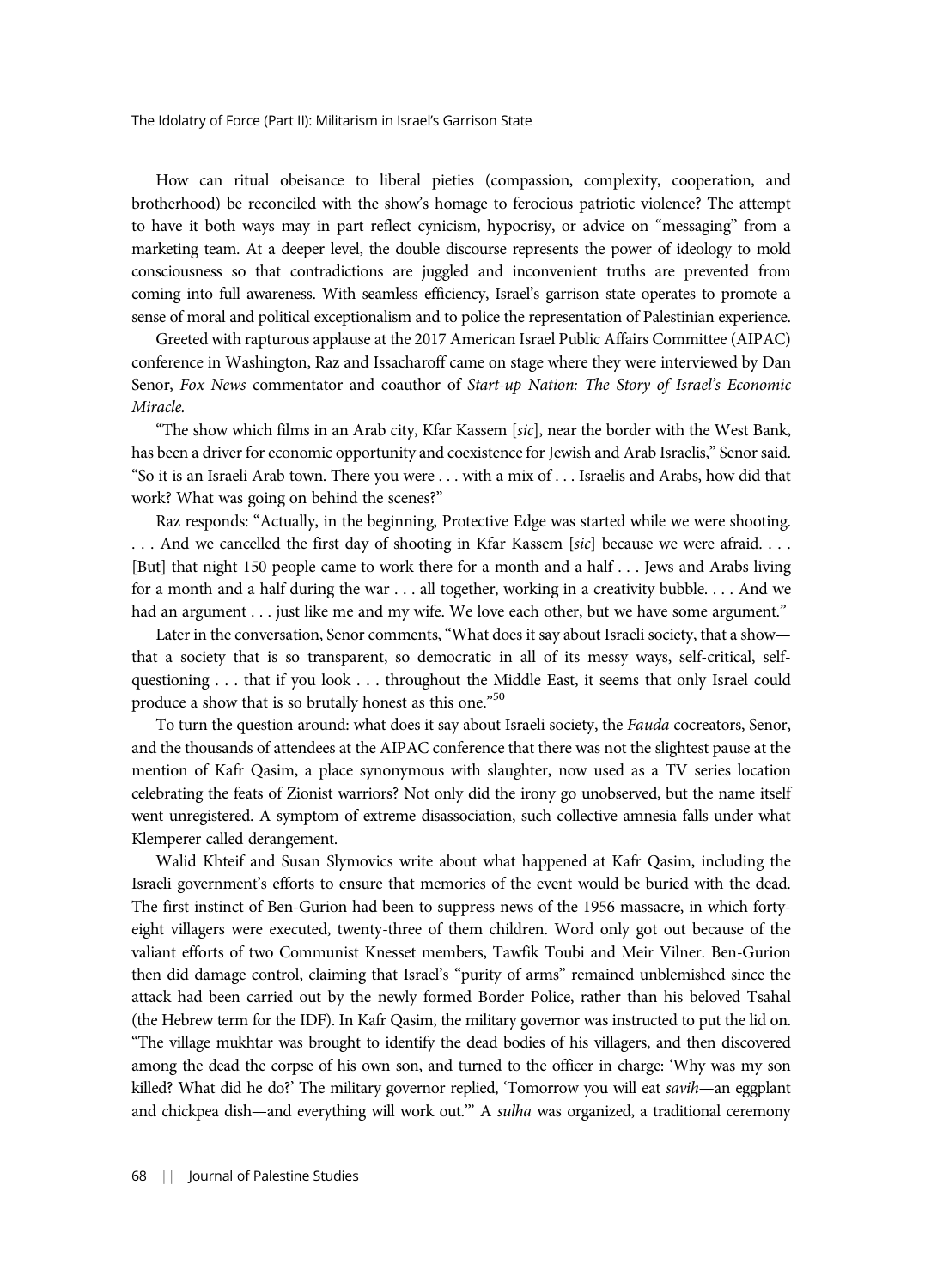of reconciliation. Villagers were pressured to attend under threats of being deported or losing their jobs. An Arab-style meal was served by Shaken, the Israeli army catering organization. "Villagers were able to endure the ceremony and gain ironic relief from the Ashkenazi Jewish Israeli mispronunciations of *sulha* that mistakenly transferred the consonant 'h' to 'kh.' Thus, *sulha* reconciliation—whenever articulated by Jewish Israeli voices during the ceremony, was heard and understood by Kafr Qasim villagers to mean sulkhah, which means "a butchery" or a "flaying."<sup>51</sup> In the aftermath of the ceremony, Ben-Gurion declared, "The inhabitants of Kafr Qasim forgive, so there is no reason for the murderers to remain in jail. It is a moral obligation to free them." As the authors observe, "Shared notions of political or historical truths, or minimally, a shared consensus between the two opposing groups were strikingly absent." So also today do they remain strikingly absent.

## In Pursuit of Bears

Israel's insatiable hunger for security is codified in the doctrine of anticipatory self-defense, which calls for threats to be preempted before they materialize. Armed to the teeth, the garrison state remains hypervigilant, on perpetual hair trigger. Moaz notes that while it may have been a genuine perception, the siege mentality propagated by Ben-Gurion "was also a very useful social mobilizer. And it may have also been an important aspect of the ruling party's strategy for maintaining its political power. Finally, inflating the security threat emerged as an extremely effective strategy for raising funds from Jews all over the world."<sup>52</sup> Leaders still conjure up enemy hordes at the gate—no matter the supine Arab regimes flocking to buy Israel's weapons and cooperate with its intelligence services, no matter the unprecedented drift and disunity among Palestinians. Among an Israeli public nurtured on a discourse of eternal Jewish victimhood and steeped in the fatalism of ein brera (Hebrew for "no alternative" or "no choice"), the idolatry of force still commands a cultic following.<sup>53</sup> "If we wish to found a State today, we shall not do it in the way which would have been the only possible one a thousand years ago," wrote Theodor Herzl in 1896. "It is foolish to revert to old stages of civilization, as many Zionists would like to do. Supposing, for example, we were obliged to clear a country of wild beasts, we should not set about the task in the fashion of Europeans of the fifth century. We should not take spear and lance and go out singly in pursuit of bears; we should organize a large and active hunting party, drive the animals together, and throw a melinite bomb into their midst."<sup>54</sup>

To advance colonial modernity, it is necessary to cleanse the land, however savage the techniques that might be required. Lebanese Australian anthropologist Ghassan Hage interrogates the logic of Herzl's justificatory syllogism, commenting:

Since he didn't know where 'Israel' would be, [Herzl] couldn't have known whether there would be bears there or not. His bears could only be metaphoric bears. And the question of course is: why would someone who is trying to imagine a concrete nation for himself think about rounding up and blowing up bears? . . . Narcissistic nationalism is a nationalism where the nationalist always feels that the 'bears' are out of control and becomes totally self-obsessed with self-affirmation at the expense of being with others. . . . The link between narcissistic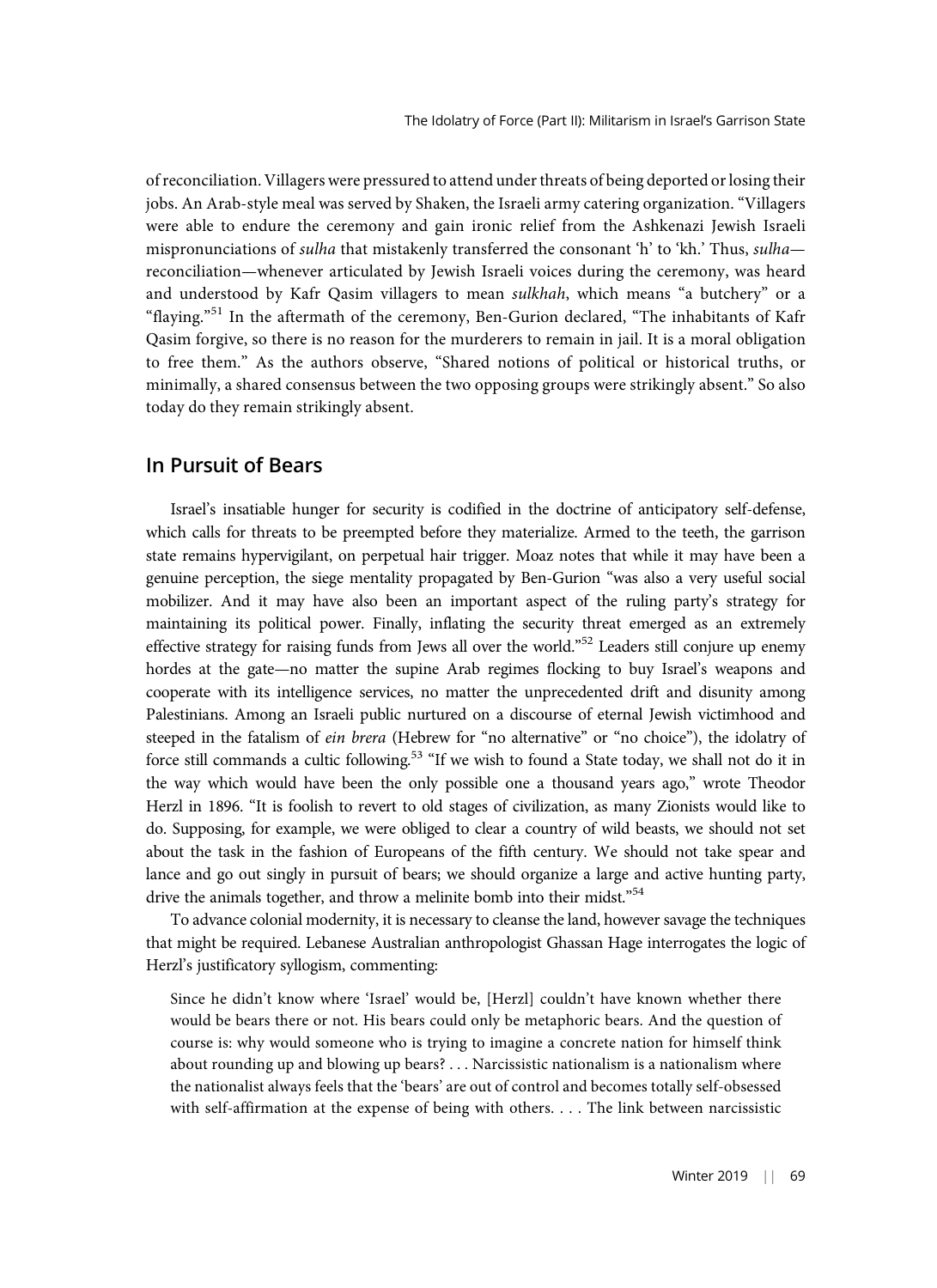fantasies and fantasies of omnipotence is a well-known psychoanalytic fact: 'I will be all-powerful; I am not going to be weak I am going to be all-powerful.' The history of this fantasy of omnipotence in Israel has been quite crucial if we are to understand how the whole situation we are in today has developed. No people have ever come close to caressing their fantasy of omnipotence as much as the Israelis have . . . Israel's most euphoric moment is perhaps its most tragic: it had a taste of omnipotence in 1967. In the 1967 war, there was a sense that omnipotence was not just a fantasy but an actual possibility. And I think that this has become part of the way, even one might say the standard that various Israeli governments use to legitimise themselves to their population. After 1967 many Israeli people started believing that this is the very function of Israel—'I am here because the government is going to give me omnipotence.<sup>555</sup>

Israel's current ascendency has helped indulge the taste for omnipotence, feeding dreams of a perfectly secure organic community living in sacred exclusivity, uncontaminated by the presence of others. Among religious nationalists, calls increase for a campaign of purification. Deputy Speaker of the Knesset Bezalel Smotrich talks openly about transfer:

When Joshua ben Nun [the biblical prophet] entered the land, he sent three messages to its inhabitants: those who want to accept [our rule] will accept; those who want to leave, will leave; those who want to fight, will fight. The basis of his strategy was: We are here, we have come, this is ours. Now too, three doors will be open, there is no fourth door. Those who want to leave—and there will be those who leave—I will help them. When they have no hope and no vision, they will go. As they did in  $1948.^{56}$ 

There is no reason to doubt either Smotrich's seriousness or the increasing possibility that his divinely inspired plans will eventually become enacted. Zionism has grown giddy with success. The garrison state's ideological control has never been as hegemonic. Violent and obscurantist fantasies and fixations are given free reign, and the country has yet to pay a price. Indeed, the rise of messianic and apocalyptic thinking has coincided with a booming economy, a near disappearance of domestic political dissent, and an emerging global trend towards ethnocratic authoritarianism for which Israel stands as a model and harbinger.<sup>57</sup> The status quo works.

As Jacqueline Rose notes, "Like an individual in thrall to his passion, his perversity, and his symptom, a nation can be both self-defeating and unerring in its aim."<sup>58</sup> Even if this diagnosis rings true, no one can say what form Israel's self-defeat will take or how long it will be before it unravels or hacks itself (and others) to pieces.<sup>59</sup> With this caveat, the instability and irrationality of Zionism grow more unbounded and more dangerous as triumphalist euphoria gains ground. "The psychology of war, peace and national security is characterized by a seeming contradiction frequent fluctuations between a siege mentality and an attitude of arrogance," writes Maoz. "This fluctuation from one extreme—characterized by deep paranoia—to another—characterized by contempt and condescension of others—has served to underlie a wide array of policies and behaviors in Israel's history. . . . A thorough and detailed study of the political psychology of Israel's national security and foreign policy is urgently needed. If we are to help Israel alter its fundamental behavior, it needs to be put on the couch."<sup>60</sup> It is hard to imagine this happening. Far more likely is a vista captured by Isaac Deutscher's bleak and pithy Yiddish observation in the wake of Israel's 1967 military victory: "Man kann sich totsiegen (One can win oneself to death)."<sup>61</sup>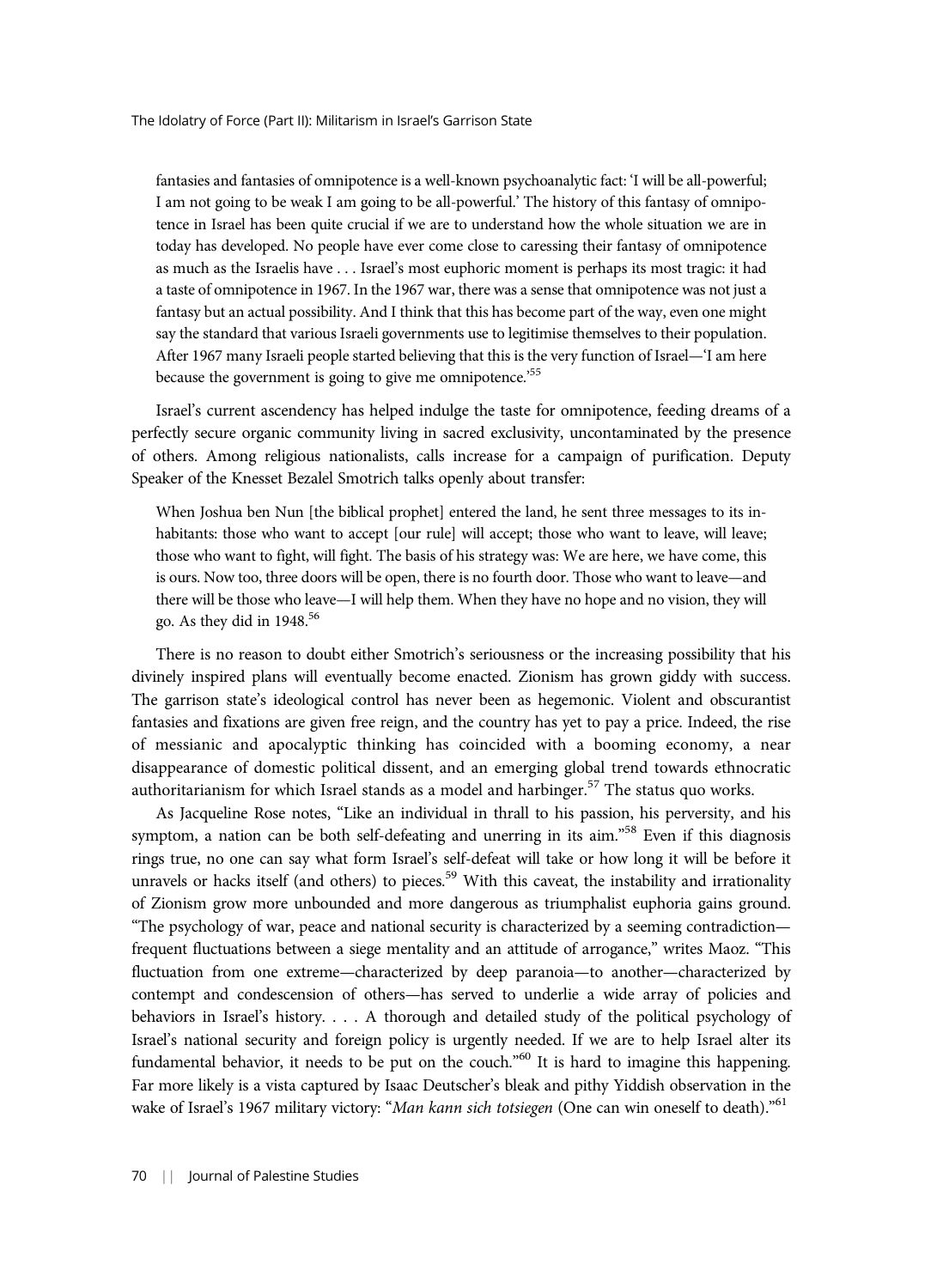#### About the Author

Paul Gaston Aaron is a writer and researcher based in Belgrade, Serbia.

#### ENDNOTES

- 1 For the full English text of Freud's essay on this topic, see Jürgen Braungardt, "Freud: Splitting of the Ego in the Process of Defense. 1938," Philosophical Explorations Blog, http://braungardt.trialectics. com/projects/psychoanalysis/sigmund-freud/splitting-of-the-ego/. Here, I draw on the insights of Stanley Cohen in States of Denial (Cambridge: Polity Press, 2001), p. 28.
- 2 Amira Hass, "'Diary of Bergen-Belsen, 1944–1945': Amira Hass Discusses Her Mother's Concentration Camp Diary" (transcript), Democracy Now!, 8 June 2009, https://www.democracynow.org/2009/6/8/ diary of bergen belson 1944 1945.
- 3 So too, in 2002, when the situation along the Gaza barrier fence became reminiscent of the Wild West, in the words of an Israeli general. There were no-holds-barred, and "do as you see fit" was the message conveyed to troops, he said. See Amos Harel, "The Cold Calculation behind the Israeli Army's Sniper Fire on the Gaza Border," Haaretz, 6 April 2018, https://www.haaretz.com/israelnews/.premium-the-cold-calculation-behind-army-s-sniper-fire-on-gaza-border-1.5977338.
- 4 Michael Bachner and Judah Ari Gross, "Widespread Condemnation for Video of Soldiers Cheering Shooting Palestinian," Times of Israel, 9 April 2018, https://www.timesofisrael.com/widespreadcondemnation-for-video-of-idf-snipers-cheering-shooting-palestinian/; See also Alexander Fulbright, "Bennett Defends Soldiers Filmed Cheering Gazan's Shooting," Times of Israel, 10 April 2018, https:// www.timesofisrael.com/bennett-defends-soldiers-filmed-cheering-gazans-shooting/
- 5 Scott Wilson, "Israeli Panel Declares Gaza a 'Hostile Entity,"" Washington Post, 20 September 2007, http://www.washingtonpost.com/wp-dyn/content/article/2007/09/19/AR2007091901156.html. According to the former head of the National Security Council, Major-General Yaakov Amidror, "At every stage in Israel's war against terrorist and guerrilla forces, the enemy was able to rest, redeploy, and later carry out more terrorist attacks until we brought the principle of continuity of action into play. Only when the IDF understood this concept and decided to tenaciously use what it called 'the lawnmower tactic'—killing or detaining everyone who appeared on the terrorist chain did it overcome terrorism. . . . A country like Israel can successfully cope with terrorism and guerrilla tactics only if it retains the ability to respond disproportionately; otherwise, it will find itself fighting according to the enemy's rules." See Yaakov Amidror, "Winning Counterinsurgency War the Israeli Experience," Jerusalem Center for Public Affairs, 23 August 2010, http://jcpa.org/article/ winning-counterinsurgency-war-the-israeli-experience/.
- 6 See also, Hagai El-Ad, "Dying on the Fence of the Gaza Prison," Ynetnews, 2 April 2018, https://www. ynetnews.com/articles/0,7340,L-5215487,00.html. El-Ad writes, "As usual, the official propaganda declares that Hamas is responsible for it all, just as it declared Hamas responsible for the annihilation of dozens of families and the death of hundreds of children and youths during the Israeli bombardment of Gaza in 2014. The IDF spokesperson outdid himself, boasting in a tweet (that was later deleted): 'Nothing was carried out uncontrolled; everything was accurate and measured, and we know where every bullet landed.'" A very different picture emerges from testimony given by sixty combat veterans of Operation Protective Edge. According to one soldier, formal rules of engagement and disciplined command and control gave way to a no-holds-barred approach where extreme violence was actively encouraged:

"Anything you see moving in the neighborhoods you're in is not supposed to be there. The [Palestinian] civilians know they are not supposed to be there. Therefore whoever you see there, you kill."

#### Who gave that order?

The commander. "Anything you see in the neighborhoods you're in, anything within a reasonable distance, say between zero and 200 meters – is dead on the spot. No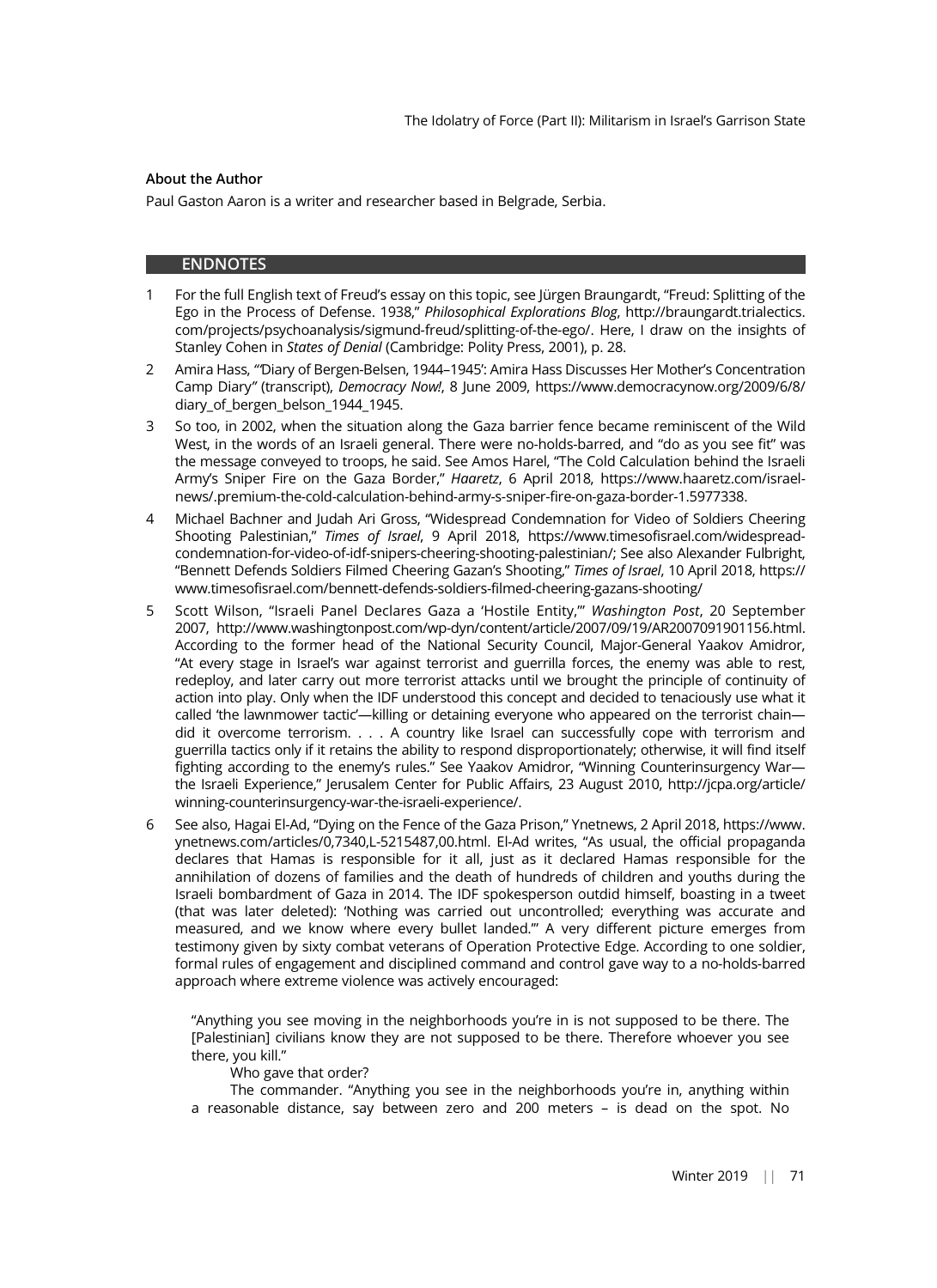authorization needed." We asked him: "I see someone walking in the street, do I shoot him?" He said yes. "Why do I shoot him?" "Because he isn't supposed to be there."

In another piece of testimony, a soldier describes competition between tank gunners:

"You're a gunner, let's see if you're a real man, let's see if you manage to hit a moving car." So I picked a car – a taxi – and tried to fire a shell, but didn't manage to hit it. Two more cars came by, and I tried with another shell or two, and didn't hit. The commander said, "OK, enough, you're using up all my shells, cut it out." So we moved to a heavy machine gun. . . . After three weeks in Gaza, during which you're shooting at anything that moves – and also at what isn't moving, crazy amounts – you aren't anymore really. . . . The good and the bad get a bit mixed up.

Breaking the Silence, This is How We Fought in Gaza: Soldiers' Testimonies and Photographs from Operation 'Protective Edge' (2014) (Jerusalem: Breaking the Silence, 2015), pp. 65, 100–101. A PDF of the publication is available at https://www.breakingthesilence.org.il/pdf/ProtectiveEdge.pdf.

- Anonymous (Hebrew University lecturer), interview with author, Jerusalem, June 2018.
- 8 Harold B. Lasswell, "The Garrison State," American Journal of Sociology 46, no. 4 (1941): pp. 455-68, //www.journals.uchicago.edu/doi/abs/10.1086/218693.
- 9 Lasswell, "The Garrison State."
- 10 See Gabriel Sheffer and Oren Barak, Israel's Security Network: A Theoretical and Comparative Perspective (Cambridge: Cambridge University Press, 2013).
- 11 Zeev Moaz, Defending the Holy Land: A Critical Analysis of Israel's Security and Foreign Policy (Ann Arbor: University of Michigan Press, 2009), p. 537. In 1937, a Haganah commander developed a plan, code-named Avner, for Jewish forces to take over Palestine in the event of British withdrawal. According to the commander, the program's success depended less on preponderant armed might than seamless coordination of national purpose. "Neither numbers or equipment is the decisive factor, but the spirit, the correctness, the sacrifice . . . we must change our mentality. We must organize the militarization of the Yishuv in all domains of life—in settling the land, in education, in the press, in public life. In the Yishuv, a regime of defense must reign." See Uri Ben-Eliezer, The Making of Israeli Militarism (Bloomington: Indiana University Press, 1998), p. 25.
- 12 Edward Bernard Glick, "Israel's Democratic Garrison State Turns 60," American Thinker, 14 May 2008, https://www.americanthinker.com/articles/2008/05/israels\_democratic\_garrison\_st.html. The colonel continues as follows: "The Israeli army's devotion to civilian control and to the peaceful transfer of political power is a wondrous feature of Israeli democracy, a democracy that dates from the earliest days of British Mandatory Palestine. But while a military coup is utterly unthinkable, there are senior officers who fear, as I do, that, if not soon jettisoned, the military restraint imposed by Israel's present political leaders will lead to the demise of the modern Jewish state."
- 13 In Israel, what has taken root is a stealth praetorianism. Military takeover is achieved not through violent seizure but instead through the collective internalization of martial values and dispositions and through a matrix of cross-sectoral influence that confers decisive de facto power on elites from the armed forces and security services.
- 14 Ben-Eliezer, The Making of Israeli Militarism, p. x.
- 15 Yonatan Mendel, one of the most trenchant analysts of Israeli militarism and ideological hegemony, commented as follows on the second carnage in Gaza since the so-called Israeli disengagement in 2005:

The state called up more than 10,000 reservists, and even people who had not been called also travelled to military bases and asked to be sent to Gaza. This shows once again how efficient the Israeli propaganda and justification machine is, and how naturally people here believe in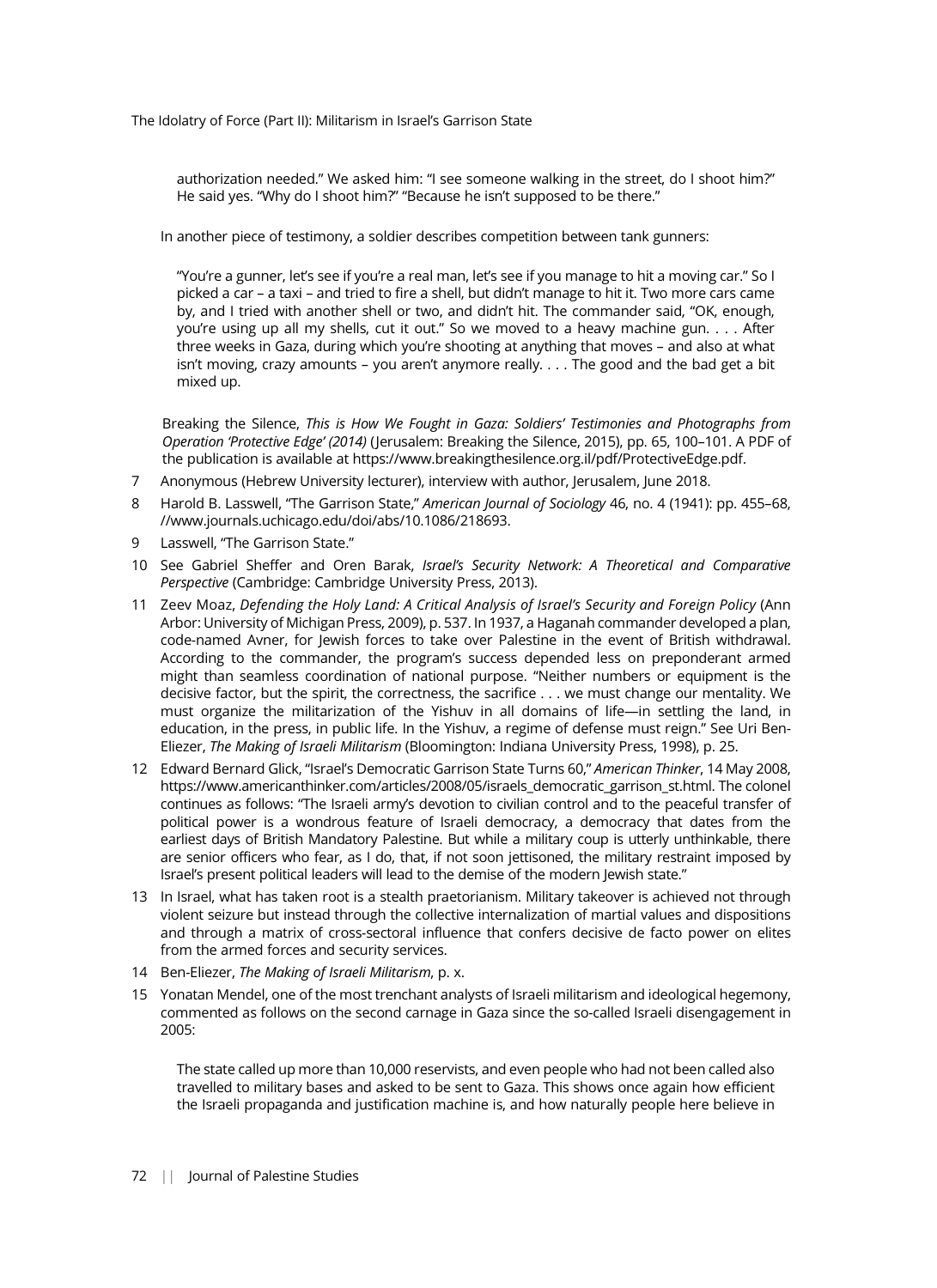myths that have been disproved again and again. If people were saying, 'We killed 1000 people, but the army is not perfect, and this is war,' I would say it was a stupid statement. But Israelis are saying: 'We killed 1000 people, and our army is the most moral army in the world.' This says a lot about the psychology of the conflict: people are not being told what to think or say; they reach these insights 'naturally.' . . . I have a friend whose brother is a pilot in the IDF. I asked to speak to him. I told him what I thought about Israel's behaviour and he seemed to agree with my general conclusions. He said, however, that a soldier should not ask himself such questions, which should be kept to the political sphere. I can't agree. But the second thing he told me was more important. He told me that for pilots, a day like the first day of the war, when so many attacks are being made simultaneously, is a day full of excitement, a day you look forward to. If you take these words into account, and bear in mind that in Israel every man is a soldier, either in uniform or in reserve, there is no avoiding the conclusion that there are great pressures for it to act as a military society. Not acting is damaging to the IDF's status, budget, masculinity, power and happiness, and not only to the IDF's. This could explain why in Israel the military option is almost never considered second best. It is always the first choice.

Yonatan Mendel, "Responses to the War in Gaza," London Review of Books 31, no. 2 (29 January 2009): pp. 5–6, https://www.lrb.co.uk/v31/n02/gaza-writers/responses-to-the-war-in-gaza.

- 16 Mirta Furman, "Army and War—Collective Narratives of Early Childhood in Contemporary Israel," in The Military and Militarism in Israeli Society, ed. Edna Lomsky-Feder and Eyal Ben-Ari (Albany: State University of New York Press, 1999), p. 158.
- 17 Furman, "Army and War," p. 157. The online magazine +972, a collective of Palestinian and Israeli left-wing bloggers, ran an article titled "Ad for Israeli Maternity Ward Portrays Fetus as Future Soldier" that was prompted by a full-page advertisement taken out by Tel Aviv's upscale Ichilov Hospital to encourage women to give birth in its Lis maternity ward. The ad, which appeared in the right-wing weekly, Makor Rishon, showed the fetus, in utero, wearing an Israeli army Armored Corps beret and saluting. Makor Rishon is managed by Israel Hayom, the free daily bankrolled by U.S. billionaire casino magnate Sheldon Adelson. It is Israel's most widely circulated print media and what many describe as Prime Minister Netanyahu's mouthpiece. See Mairav Zonszein, "Ad for Israeli Maternity Ward Portrays Fetus as Future Soldier," 23 May 2018, https://972mag.com/ad-forisraeli-maternity-ward-portrays-fetus-as-future-soldier/135694/.
- 18 As quoted in Shaul Mitelpunkt, Israel in the American Mind: The Cultural Politics of U.S.-Israeli Relations, 1958–1988 (Cambridge: Cambridge University Press, 2018), p. 21; Kimmerling described the eulogy as having "popularized Israel's duty to be a drafted nation." As the Journal of Israeli Affairs points out in the introduction to the issue that published a translation of it, Dayan's funeral oration "is considered a keystone speech" of Zionism, not only in the military but also among the Israeli public. See Journal of Israeli Affairs, no. 50 (2013), https://www.madarcenter.org/en/journal-israeliaffairs/israeli-affairs-issue-no-50.
- 19 Aluf Benn, "Doomed to Fight," Haaretz, 9 May 2011, www.haaretz.com/1.5009947.
- 20 Avner Inbar, "The Israeli Right Has All the Power—but No Endgame," World Politics Review, 16 August 2016, https://www.worldpoliticsreview.com/articles/19686/the-israeli-right-has-all-the-power-but-noendgame.
- 21 As quoted by Udi Lebel, "The 'Immunized Integration' of Religious-Zionists within Israeli Society: The Pre-military Academy as an Institutional Model," Social Identities 22, no. 6 (2016): p. 3. See http://www.civil-military-studies.org.il/wp-content/uploads/2017/05/A3AADA2D-07F3- 498D-470C-6F3DBDED29FD.pdf.
- 22 Lebel, "The 'Immunized Integration' of Religious-Zionists," p.3. Lebel goes on to quote (pp. 8–9) a prominent opponent of Israeli secularism, Rabbi Eli Horwitz, from his book, The culture war [in Hebrew], which he authored in 2007: "'Following years in which young religious men were encouraged to become learned scholars, they are now urged to become brave soldiers. . . . When war is upon us we shall not turn our backs or cry over our bitter fate. War is not like a bothersome fly that we can wish was not there. War is a challenge that we need; it deepens our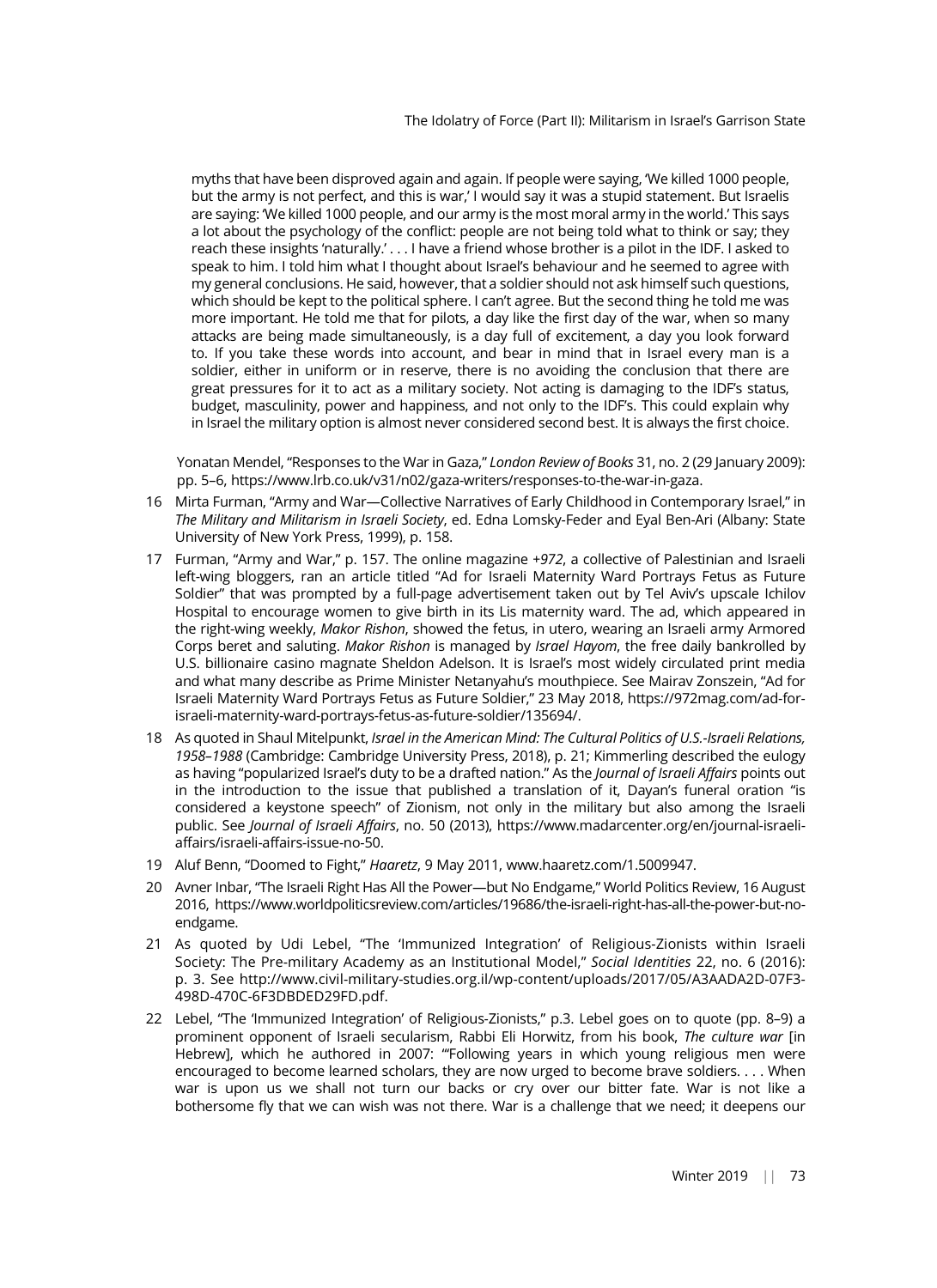self-knowledge and requires us to find and expose among ourselves and our people the powers and spiritual insights that were unknown to us until now.'" Lebel then explains: "The book [The culture war] is actually a collection of his articles, collated by his students after his death. Horwitz speaks out against two values which, to his view, entered Israeli discourse and 'polluted' it: peace and feminism." As quoted by Lebel, Horwitz goes on to say, "The war strategy of the other nations involves penetration of our internal spiritual world in order to influence us with their immoral ideas and vices. In contrast, our own strategy should be one of purifying our internal world from the negative influence of foreign cultures that infuse hatred between us and our Father in heaven. Everything depends on this war!'"

- 23 While the Israeli army does not formally collect data on the religious orientation of those who serve, the estimate cited here accords with a range of unofficial sources. See Amos Harel, "Sharp Rise in Number of Religious IDF Officers," Haaretz, 15 September 2010, https://www.haaretz.com/ 1.5113223. In 2017, The Economist pointed to a continued trend: "National-religious Jews, who account for about 10% of the population, make up about 40% of junior and mid-level infantry officers. Many secular Israelis worry that, through this group, religious settlers will take over the army." See "The Army's New Elite: Israel's Army Is Recruiting Ever More Religious Officers," Special Report, The Economist, 20 May 2017, https://www.economist.com/special-report/2017/05/20/ israels-army-is-recruiting-ever-more-religious-officers. On the larger political implications of this shift, see Ofer Aderet, "Groundbreaking Pew Suvey: Almost Half of Israeli Jews Back Transfer or Expulsion of Arabs," Haaretz, 8 March 2016, https://www.haaretz.com/israel-news/pew-almosthalf-of-israeli-jews-back-transfer-or-expulsion-of-arabs-1.5414660. "Among religious Jewish citizens," Aderet writes, "the percentage who agree to expulsion, according to the poll, is higher than among Jewish Israelis as a whole: Seventy-one percent among the religious community, 69 percent among the ultra-Orthodox and 54 percent of traditional Jews support transfer."
- 24 Tamar Pileggi, "General, Rabbi Win Israel Prize for Lifetime Achievement," Times of Israel, 1 April 2016, https://www.timesofisrael.com/general-rabbi-win-israel-prize-for-lifetime-achievement/.
- 25 TOI Staff, "IDF Commander Seeks God's Help to Fight 'Blasphemous' Gazans," Times of Israel, 12 July 2014, https://www.timesofisrael.com/idf-commander-calls-on-troops-to-fight-blasphemous-gazans/.
- 26 JP Staff, "Brig.-Gen. Ofer Winter Appointed Military Secretary to Defense Minister," Jerusalem Post, 25 July 2018, https://www.jpost.com/Breaking-News/Brig-Gen-Ofer-Winter-appointed-militarysecretary-to-Defense-Minister-563375.
- 27 Ian S. Lustick, "Abandoning the Iron Wall: Israel and The Middle Eastern Muck," Middle East Policy Journal 15, no. 3 (Fall 2008), https://mepc.org/abandoning-iron-wall-israel-and-middle-eastern-muck.
- 28 Adina Hoffman, "Lives on the Ground," The Nation, 31 January 2008, https://www.thenation.com/ article/lives-ground/. In the article, "repetition compulsion" referred to the Oslo process, but it is also an appropriate diagnosis for Israel's spellbound militarism.
- 29 "The Canon: The Language of the Third Reich by Victor Klemperer," Times Higher Education, 17 June 2010, https://www.timeshighereducation.com/cn/books/the-canon-the-language-of-the-third-reichby-victor-klemperer/412045.article. "Klemperer's focus is always on the ambience of everyday life under Hitler. Frequently he marvels at the success of the Nazi propaganda machine in moulding not merely opinions but one's entire cast of thought—in Nazi argot, one's entire Weltanschauung. On the basis of his painstaking ethical-linguistic examinations, Klemperer is one of the most valuable witnesses to the methods of totalitarian mental corruption. The lasting message of this book is one of constant vigilance: wherever the machinery of atrocity is in motion, the misuse of language will be supporting it."
- 30 Ilan Pappe, "Israel's Message," London Review of Books, 14 January 2009, https://www.lrb.co.uk/2009/ 01/14/ilan-pappe/israels-message.
- 31 Gideon Resnick, "Israeli Politician Declares 'War' on 'the Palestinian People,'" The Daily Beast, 7 July 2014, https://www.thedailybeast.com/israeli-politician-declares-war-on-the-palestinian-people.
- 32 James Eastwood, "Meaningful Service: Pedagogy at Israeli Pre-military Academies and the Ethics of Militarism," European Journal of International Relations 22, no. 3 (September 2015) pp: 671–95,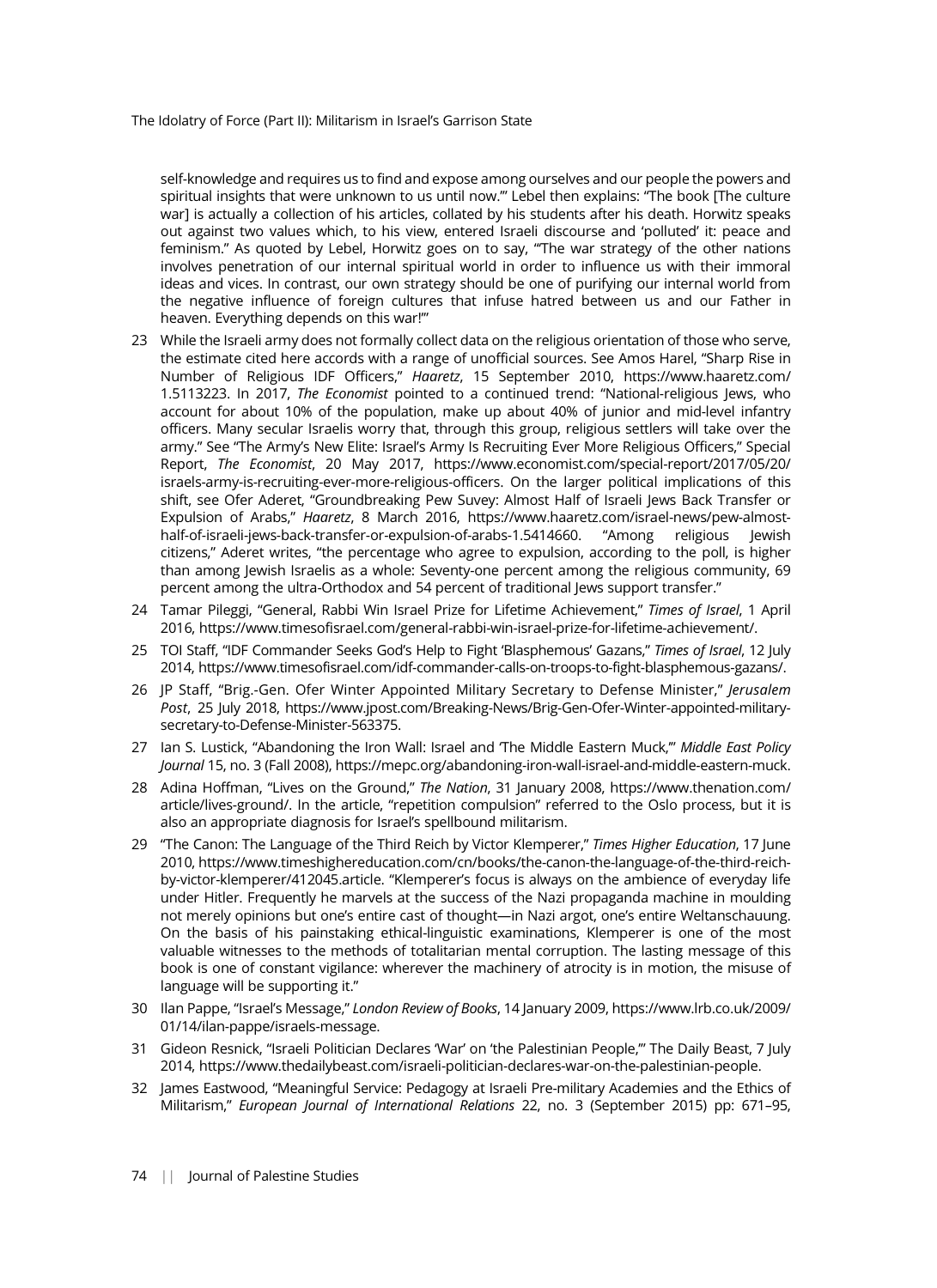https://doi.org/10.1177/1354066115594855. Eastwood notes, "By eulogising Goldin in this way, military participation in 'Operation Protective Edge'—in which over 2,200 Palestinians were killed, many of them in the bombardment of Rafah that took place in the frantic search for Goldin—is constructed as a demonstration of ethical character. Moreover, the trait of purity is almost explicitly racialised in these remarks, through the direct comparison with Hamas fighters in tunnels. This ethical value of purity pursued through ascetic self-cultivation comes to constitute an ethnic and national marker, cementing the ideological belief in the IDF as a moral army." For a critique of the "ethical value of purity," see Eyal Weizman, "Thanatotactics," in Indefensible Space: The Architecture of the National Insecurity State, ed. Michael Sorkin (New York: Routledge, 2008), pp. 325–50.

- 33 Jodi Rudoren, "Tunnels Lead Right to the Heart of Israeli Fear," New York Times, 28 July 2014, https:// www.nytimes.com/2014/07/29/world/middleeast/tunnels-lead-right-to-heart-of-israeli-fear.html.
- 34 Benjamin Netanyahu, "Statement by PM Netanyahu," Press Room, Israel Ministry of Foreign Affairs, 28 July 2014, http://mfa.gov.il/MFA/PressRoom/2014/Pages/Statement-by-PM-Netanyahu-28-Jul-2014.aspx.
- 35 The video was embedded in a tweet posted by Israel Defense Forces (@IDF), "This is NOT the video that anyone wants to see this week," Twitter, 13 May 2018, 1:13 P.M., https://twitter.com/IDF/status/ 995728702548914176.
- 36 Almog Ben Zikri and Yaniv Kubovich, "Israeli Defense Chief: Hamas Leaders 'Bunch of Cannibals Who Use Kids as Ammunition,'" Haaretz, 16 May 2018, https://www.haaretz.com/israel-news/.premiumdefense-chief-hamas-bunch-of-cannibals-who-use-kids-as-ammunition-1.6094330.
- 37 Esor Ben-Sorek, "Amalek Again," The Blogs, Times of Israel, 31 March 2018, https://blogs.timesofisrael. com/amalek-again/. As a gauge of hysteria, see also, Paula R. Stern, "Change the IDF Rules of Engagement," Arutz Sheva, 30 March 2018, http://www.israelnationalnews.com/Articles/Article. aspx/21927. Stern writes:

We will not fire in the air. Forget firing at their legs. Shoot to kill. Thousands of years ago, the Jewish people were born and tomorrow, perhaps hundreds or thousands of Palestinians will choose to die. It was our choice to have faith, choose life, and leave Egypt; it is their choice, to choose death if they attack us. That simple. Change the rules of engagement now. The Palestinians are banking on what they consider our cowardice. They don't think we have the guts to shoot them down in mass numbers and that our hesitation will enable them to attack us. They'll come tomorrow in vast numbers, across fences and through tunnels. In the water and over the hills. And the only way to stop them, the only way to protect our children, our lives, our country, is to change the rules of engagement today. Shoot to kill. Nothing less. Approaching our borders means you want to kill us. Our laws, the Torah, the Ten Commandments, all that Judaism and Christianity are based on, demands that we protect ourselves. That we kill in order to stop them from murdering us.

For a very different perspective, see Meron Benvenisti, "An Explosive, Dangerous Balance," MIFTAH, 1 March 2008, www.miftah.org/Display.cfm?DocId=16333&CategoryId=5. "The fear that nonviolent protest will take root among the Palestinians," he writes,

has accompanied the conflict for many years, and the response of the Israeli authorities to nonviolent protest has been no less severe than their reaction to violent acts. . . . The way to prevent the spread of nonviolent resistance is to threaten that it will be met with a violent response, including the use of firearms, in the hope that the threat will be taken seriously, serve as a deterrent and preclude the need to follow through and actually use such means. And indeed, until now the deterrence has worked: the Palestinian population is showing little willingness to adopt a strategy of nonviolent resistance. This may be because such a path is incompatible with its nature, or because the Israelis have managed to persuade the Palestinians that they have no inhibitions when it comes to using force, even gunfire, against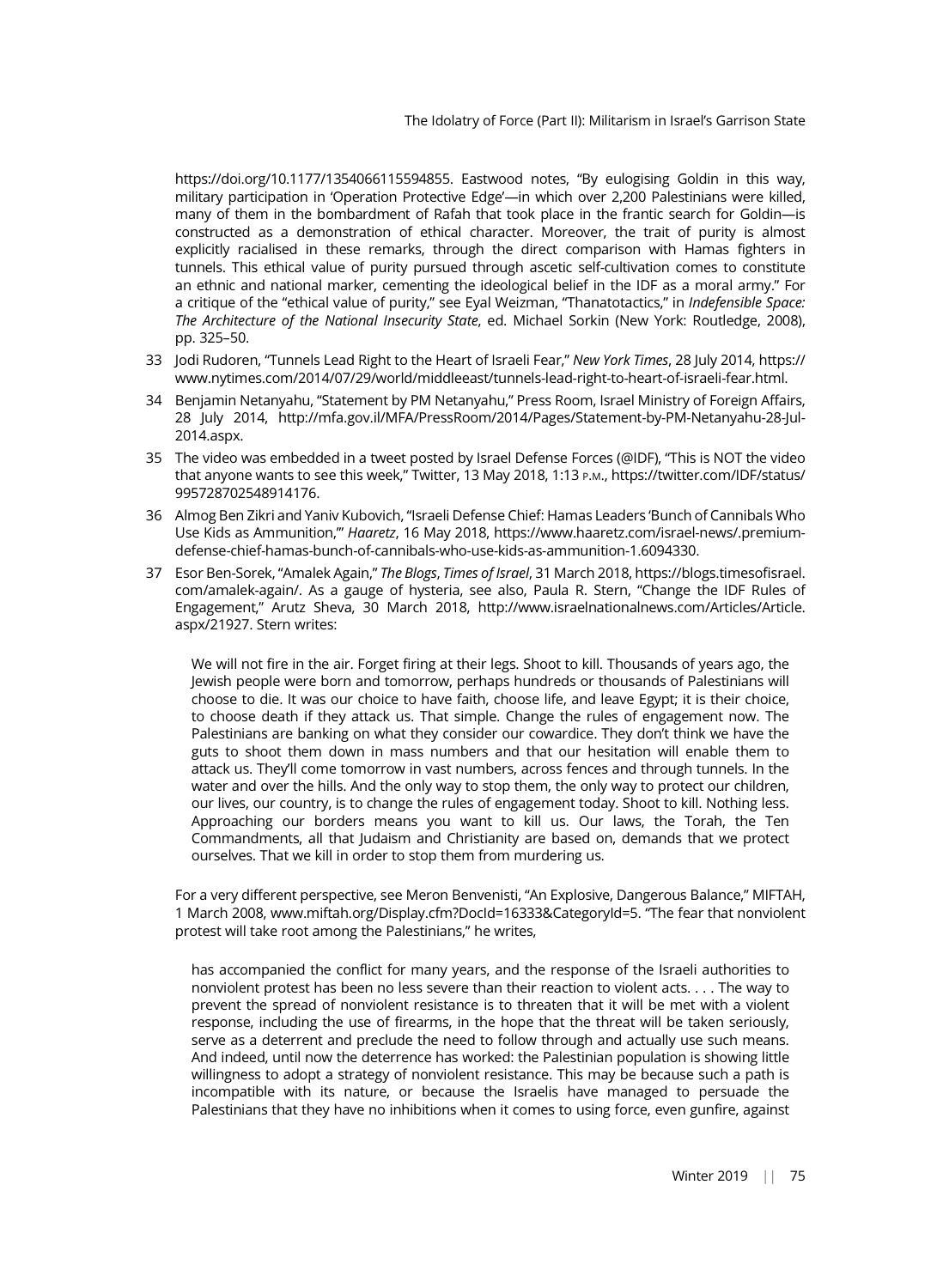unarmed protesters, and that they make no distinction between violent and nonviolent demonstrations.

- 38 Ahmad Samih Khalidi, "Original English Translation of the 2015 Gadi Eisenkot IDF Strategy," JPS 45, no. 2 (Winter 2016): pp. 127–46, www.palestine-studies.org/jps/fulltext/198526.
- 39 Charles Bramesco, "NYT Recommendation: Fauda," NYT Watching, New York Times, n.d., https:// www.nytimes.com/watching/recommendations/fauda.
- 40 John Doyle, "John Doyle: Israel's Latest TV Sensation is a Great Thriller," Globe and Mail, 5 December 2016, https://www.theglobeandmail.com/arts/television/john-doyle-israels-latest-tv-sensation-faudais-a-great-thriller/article33205833/.
- 41 Dror Moreh, The Gatekeepers (New York: Skyhorse Publishing, 2015), p. 38.
- 42 "It's like we lift up the curtain to a place that nobody talks about," one of the creators of the show tells the New York Times. See David M. Halbfinger, "Fauda, an Israeli TV Hit, Lets Viewers Escape—into the Conflict," New York Times, 22 May 2018, https://www.nytimes.com/2018/05/22/arts/television/faudaan-israeli-tv-hit-lets-viewers-escape-into-the-conflict.html.
- 43 Josef Joffe, "What Critics Left and Right Get Wrong about Fauda," Tablet, 11 June 2018, https://www. tabletmag.com/scroll/263878/what-critics-left-and-right-get-wrong-about-fauda. See also, Hagar Shezaf, "How Fauda Has Romanticized the Most Repugnant Aspect of Israel's Occupation," Haaretz, 11 March 2018, https://www.haaretz.com/opinion/.premium-fauda-has-romanticizedrepugnant-aspects-of-israel-s-occupation-1.5890569.
- 44 Malina Saval, "Israeli Drama Fauda Draws Viewers from across the Political Spectrum," Variety, May 2018, https://variety.com/2018/tv/features/israeli-drama-fauda-netflix-1202818969/.
- 45 Saval, "Israeli Drama Fauda Draws Viewers."
- 46 Ran Boker and Raz Shechnik, "BDS Campaign Sets Sights on Taking Fauda off the Air," Ynetnews, 6 April 2018, https://www.ynetnews.com/articles/0,7340,L-5222026,00.html; Victoria Craw, "Fauda: Hit TV series Has United Arab and Israeli Audiences," News.com.au, 14 November 2015, https:// www.news.com.au/entertainment/tv/tv-ratings/fauda-hit-tv-series-has-united-arab-and-israeliaudiences/news-story/1805966d1ac114156b65a1da163ee12f.
- 47 Craw, "Fauda: Hit TV Series."
- 48 "Transcript: Inside Fauda," AIPAC Policy Conference, 27 March 2017, www.policyconference.org/ article/transcripts/2017/fauda.asp.
- 49 Itzik Cohen, "Fauda Star Itzik Cohen: The Show Has Become a Great Force for Bringing People Together,'" The Blogs, Times of Israel, 18 June 2018, http://blogs.timesofisrael.com/fauda-star-itzikcohen-the-show-has-become-a-great-force-for-bringing-people-together/. Creative Community for Peace (CCFP) describes itself as "an entertainment industry organization that represents a cross-section of the creative world dedicated to promoting the arts as a means to peace and to countering the cultural boycott of Israel." CCFP, "Our Mission," CCFP, n.d., https://www. creativecommunityforpeace.com/our-mission/.
- 50 "Transcript: Inside Fauda," AIPAC Policy Conference.
- 51 Waleed Khleif and Susan Slymovics, "Palestinian Remembrance Days and Plans: Kafr Qasim, Fact and Echo," in Modernism and the Middle East: Architecture and Politics in the Twentieth Century, ed. Sandy Isenstadt and Kishwar Rizvi (Seattle: University of Washington Press, 2008), pp. 198–99.
- 52 Moaz, Defending the Holy Land, p. 584.
- 53 See Idith Zertal, "Oh, What a Beautiful Death! Cemeteries, Remembrance, and Nationalism," trans. Aya Rupin, Israeli Pavilion Catalogue, International Architecture Exhibition, La Biennale di Venezia, Venice, 10 September–19 November 2006, http://tulaamir.co.il/files/biennale/html/Catalogue\_Zertal.html:

The hegemonic discourse of "no option," the thesis of the totally innocent victim that release[s] the nation from any responsibility for its choices and deeds, and their consequences, that is the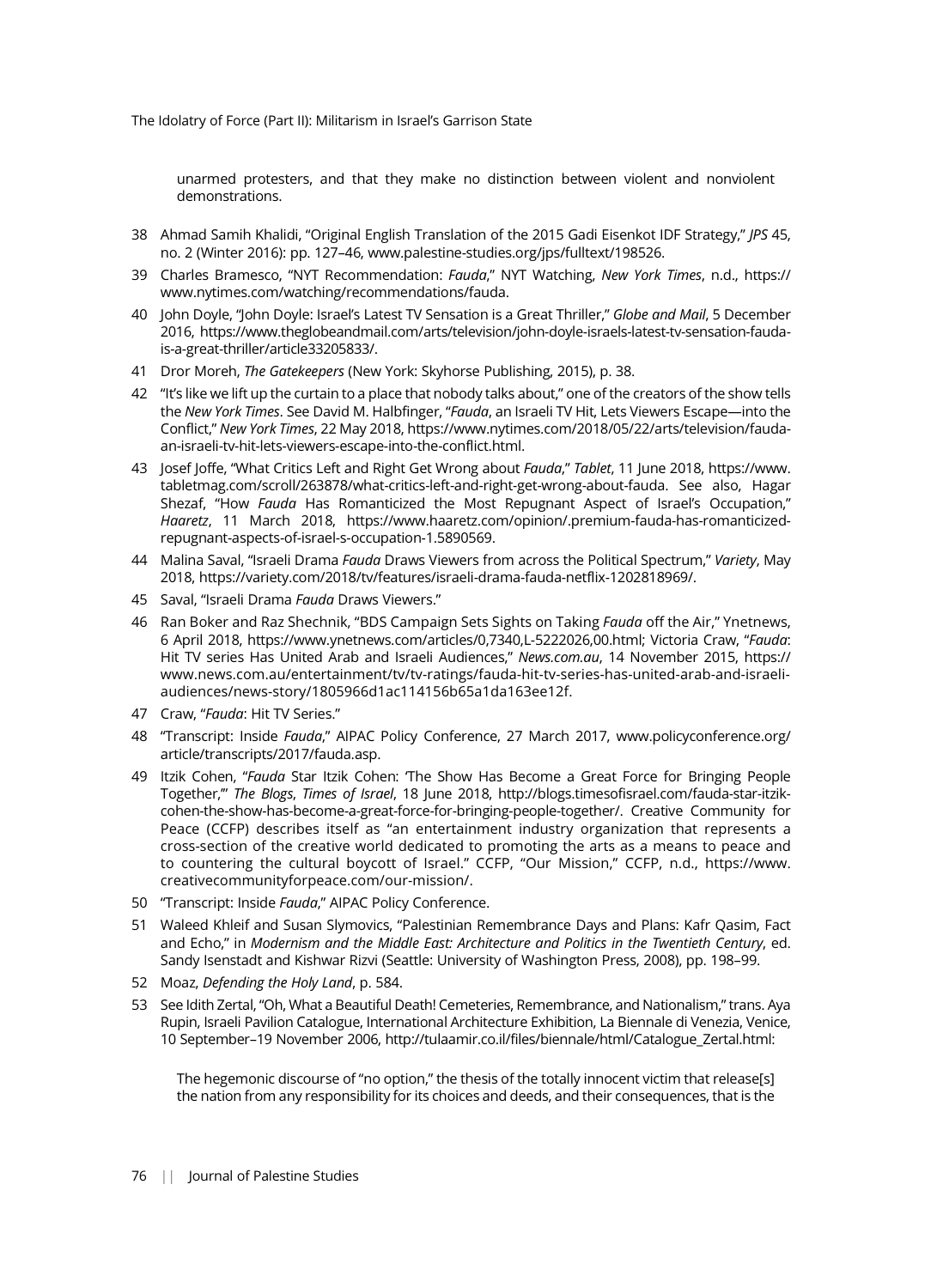death of its own children and the death of the enemy's children. In the national discourse we are forever a nation pursuing peace, we do not hate, war has been forced upon us, we are the victims and will never forgive our enemies who force us to kill and be killed. The victims and the unending cycle of vengeful violence, of attack and counterattack, are always the responsibility of the other side. This is the national rhetoric that is produced and reproduced again and again according to circumstances, to forge the self-righteous nationals and make possible the unquestionable and self-explaining perpetuity of war. History, as it is written, interpreted and bequeathed, ideologized and politicized, conveniently begins at the moment the enemy attacks us, never with the sequence of events that led to the violent occurrence, nor with the historical background which has made the enemy an enemy and thrust him to act the way he does. Thus the prospect of a perpetual conflict and its dead is assured.

- 54 Theodor Herzl, "The Jewish Question," in The Jewish State, trans. Sylvie D'Avigdor (1986 repr., New York: American Zionist Emergency Council, 1949), https//israeled.org/resources/documents/herzl-thejewish-question/.
- 55 Ghassan Hage, "On Narcissistic Victimhood," in Gaza: Law, Morality and Politics, ed. Raimond Gaita (Perth: UWA Publishing, 2010), pp. 101–26.
- 56 Ravit Hecht, "The Face of Israel's Far Right Wants to 'Abort' Palestinian Hope," Haaretz, 3 December 2016, https://www.haaretz.com/israel-news/.premium.MAGAZINE-the-face-of-israel-s-far-rightwantsto-abort-palestinian-hope-1.5468417. Another example of the normalization of violent rhetoric is evident in Smotrich's Twitter remarks following the arrest of Palestinian teenager Ahed Tamimi, famously arrested and imprisoned for slapping an Israeli soldier. Smotrich was reported to have tweeted that "'she should have gotten a bullet, at least in the kneecap. . . . That would have put her under house arrest for the rest of her life.'" See "Israeli Lawmaker: Ahed Tamimi 'Should Have Gotten a Bullet, at Least in the Knee,"" Haaretz, 22 April 2018, https://www.haaretz.com/israel-news/ israeli-lawmaker-ahed-tamimi-should-have-gotten-a-bullet-1.6015411.
- 57 Gidi Weitz, "Signs of Fascism in Israel Reached New Peak during Gaza Op, Says Renowned Scholar," Haaretz, 13 August 2014, https://www.haaretz.com/.premium-signs-of-fascism-in-israel-peakedduring-gaza-op-1.5259272. In this interview, Israeli historian Zeev Sternhell, who was himself the target of a rightwing bombing attack, notes:

Democracy rarely falls in a revolution. Not in Italy, not in Germany and not in France with the Vichy regime—which is a crucial thing, because France was a democratic country that fell into the hands of the right wing with the support of the vast majority of the population. It was not the fall of France that generated this ideology. It was the result of a gradual process in which an extreme nationalist ideology took shape, a radical approach that perceives the nation as an organic body. Like a tree on which human individuals are the leaves and the branches—in other words, people exist only thanks to the tree. . . . You have to remember that democracy ceased to exist in the territories long ago. The Palestinians there have no human rights, you rule them by force . . . and you can make the life of the population hell, because you can do as you please. That has been the case for decades, and it corrupts. . . . What goes on there constantly leaks into Israel. Democracies don't collapse suddenly, they encounter a serious crisis. We could find ourselves in a serious crisis in which the whole shebang will go up in smoke.

See also, Amira Hass, "A New Palestinian Generation," Haaretz, 17 May 2017, https://www.haaretz. com/opinion/.premium-a-new-palestinian-generation-1.5472958, where Haas writes:

What is the Achilles' heel of the IDF, I was asked by activists of the anti-occupation soldiers' NGO Breaking the Silence at a meeting discussing the growing sophistication of the Israeli occupation apparatus. I didn't answer, 'You and those like you'—that is, the Israelis trying to spoil the Israeli joy of domination. Disastrously for us, there are not enough of them. Israeli